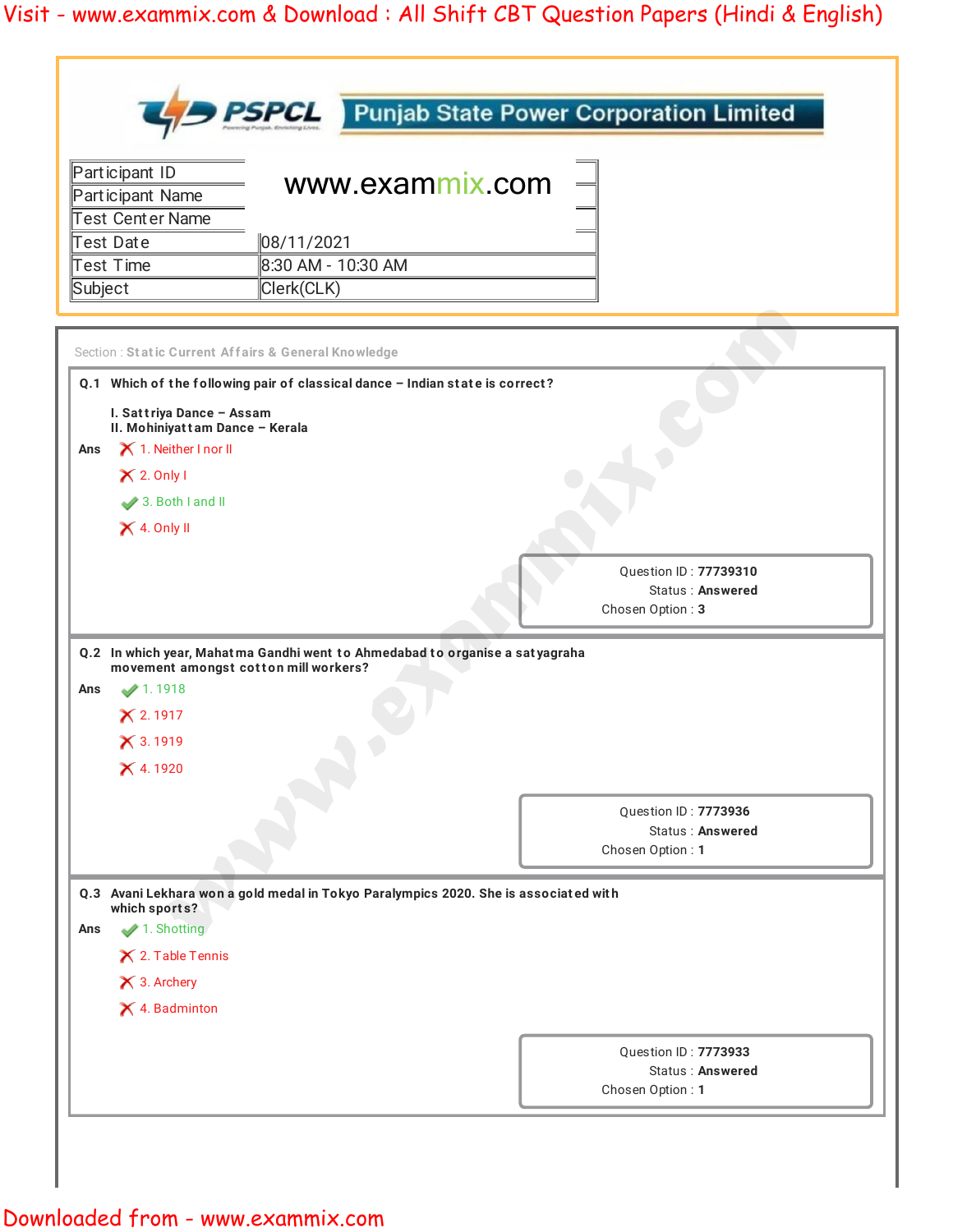|     | X 2. Karnataka                                                              |                                           |
|-----|-----------------------------------------------------------------------------|-------------------------------------------|
|     | 3. Madhya Pradesh                                                           |                                           |
|     | X 4. Himachal Pradesh                                                       |                                           |
|     |                                                                             | Question ID: 77739319                     |
|     |                                                                             | <b>Status: Not Answered</b>               |
|     |                                                                             | Chosen Option : --                        |
|     | Q.5 Which of the following is the major hazard of nuclear power generation? |                                           |
|     | I. Storage of fuel.                                                         |                                           |
| Ans | II. Disposal of spent or used fuel.<br>1. Both I and II                     |                                           |
|     | $\times$ 2. Only I                                                          |                                           |
|     |                                                                             |                                           |
|     | X 3. Neither I nor II                                                       |                                           |
|     | $\times$ 4. Only II                                                         |                                           |
|     |                                                                             | Question ID: 77739316                     |
|     |                                                                             | <b>Status: Not Answered</b>               |
|     |                                                                             | Chosen Option : --                        |
|     | Q.6 Hornbill Festival is celebrated in which state of India?                |                                           |
| Ans | $\times$ 1. Gujarat                                                         |                                           |
|     | X 2. Karnataka                                                              |                                           |
|     | X 3. Tamil Nadu                                                             |                                           |
|     | ◆ 4. Nagaland                                                               |                                           |
|     |                                                                             |                                           |
|     |                                                                             |                                           |
|     |                                                                             | Question ID: 77739311<br>Status: Answered |
|     |                                                                             | Chosen Option: 4                          |
|     | Q.7 Electricity generated from coal is called _____.                        |                                           |
|     | $\times$ 1. nuclear power                                                   |                                           |
|     | 2. thermal power                                                            |                                           |
|     | $\times$ 3. solar power                                                     |                                           |
|     |                                                                             |                                           |
|     | X 4. hydel power                                                            |                                           |
| Ans |                                                                             | Question ID: 77739312                     |
|     |                                                                             | Status: Answered<br>Chosen Option: 2      |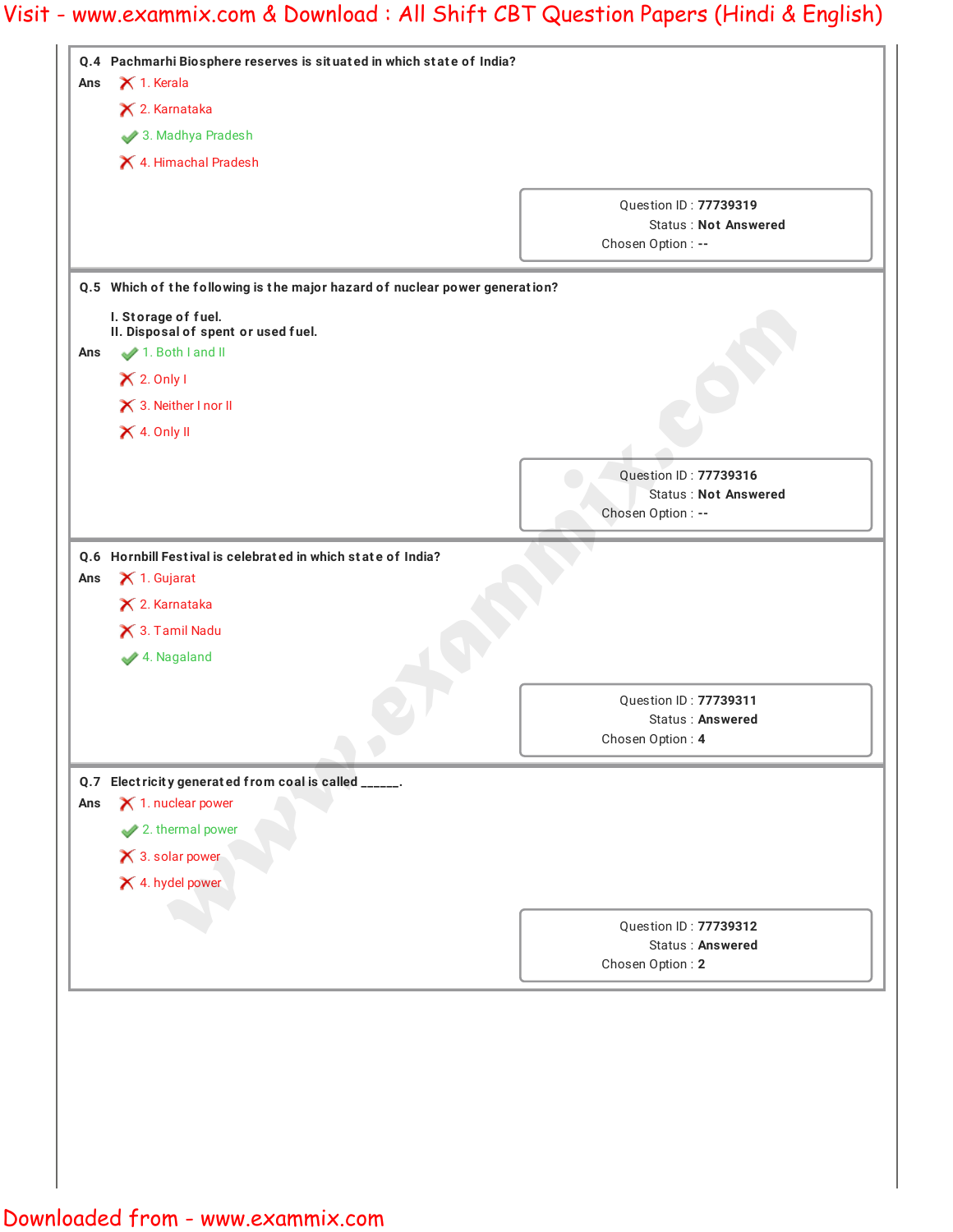|     | Q.8 "Laman" is a regional music of which state of India?        |                                                                                                                                                                          |
|-----|-----------------------------------------------------------------|--------------------------------------------------------------------------------------------------------------------------------------------------------------------------|
| Ans | X 1. Maharashtra                                                |                                                                                                                                                                          |
|     | 2. Himachal Pradesh<br>X 3. Uttar Pradesh                       |                                                                                                                                                                          |
|     | X 4. Rajasthan                                                  |                                                                                                                                                                          |
|     |                                                                 |                                                                                                                                                                          |
|     |                                                                 | Question ID: 7773939                                                                                                                                                     |
|     |                                                                 | <b>Status: Not Answered</b><br>Chosen Option : --                                                                                                                        |
|     |                                                                 |                                                                                                                                                                          |
| Q.9 | Who among the following founded Arya Samaj in 1875?             |                                                                                                                                                                          |
| Ans | X 1. Raja Rammohan Roy                                          |                                                                                                                                                                          |
|     | 2. Swami Dayanand Saraswati                                     |                                                                                                                                                                          |
|     | X 3. Jyotirao phule                                             |                                                                                                                                                                          |
|     | X 4. Ishwarchandra Vidyasagar                                   |                                                                                                                                                                          |
|     |                                                                 | Question ID: 7773935                                                                                                                                                     |
|     |                                                                 | <b>Status: Answered</b>                                                                                                                                                  |
|     |                                                                 | Chosen Option: 2                                                                                                                                                         |
|     |                                                                 | Q.10 Which of the following pair of Biosphere Reserve-Indian state is correct?                                                                                           |
|     |                                                                 |                                                                                                                                                                          |
|     | I. Nanda Devi - Uttarakhand<br>II. Gulf of mannar - West Bengal |                                                                                                                                                                          |
| Ans | X 1. Both I and II                                              |                                                                                                                                                                          |
|     | X 2. Neither I nor II                                           |                                                                                                                                                                          |
|     | $\blacktriangleright$ 3. Only I                                 |                                                                                                                                                                          |
|     | $\times$ 4. Only II                                             |                                                                                                                                                                          |
|     |                                                                 |                                                                                                                                                                          |
|     |                                                                 | Ouestion ID: 77739320<br>Status: Answered                                                                                                                                |
|     |                                                                 | Chosen Option: 1                                                                                                                                                         |
|     |                                                                 |                                                                                                                                                                          |
|     |                                                                 | Q.11 In October 2021, India's power ministry announced to make it mandatory for three<br>categories of thermal power plants to use a _____ blend of biomass pellets with |
|     | coal.                                                           |                                                                                                                                                                          |
|     | $\blacktriangleright$ 1.5 percent                               |                                                                                                                                                                          |
| Ans |                                                                 |                                                                                                                                                                          |
|     | $\times$ 2.2 percent                                            |                                                                                                                                                                          |
|     | $\times$ 3.10 percent                                           |                                                                                                                                                                          |
|     | $\times$ 4.8 percent                                            |                                                                                                                                                                          |
|     |                                                                 |                                                                                                                                                                          |
|     |                                                                 | Question ID: 7773932<br><b>Status: Answered</b>                                                                                                                          |
|     |                                                                 | Chosen Option: 1                                                                                                                                                         |
|     |                                                                 |                                                                                                                                                                          |
|     |                                                                 |                                                                                                                                                                          |
|     |                                                                 |                                                                                                                                                                          |
|     |                                                                 |                                                                                                                                                                          |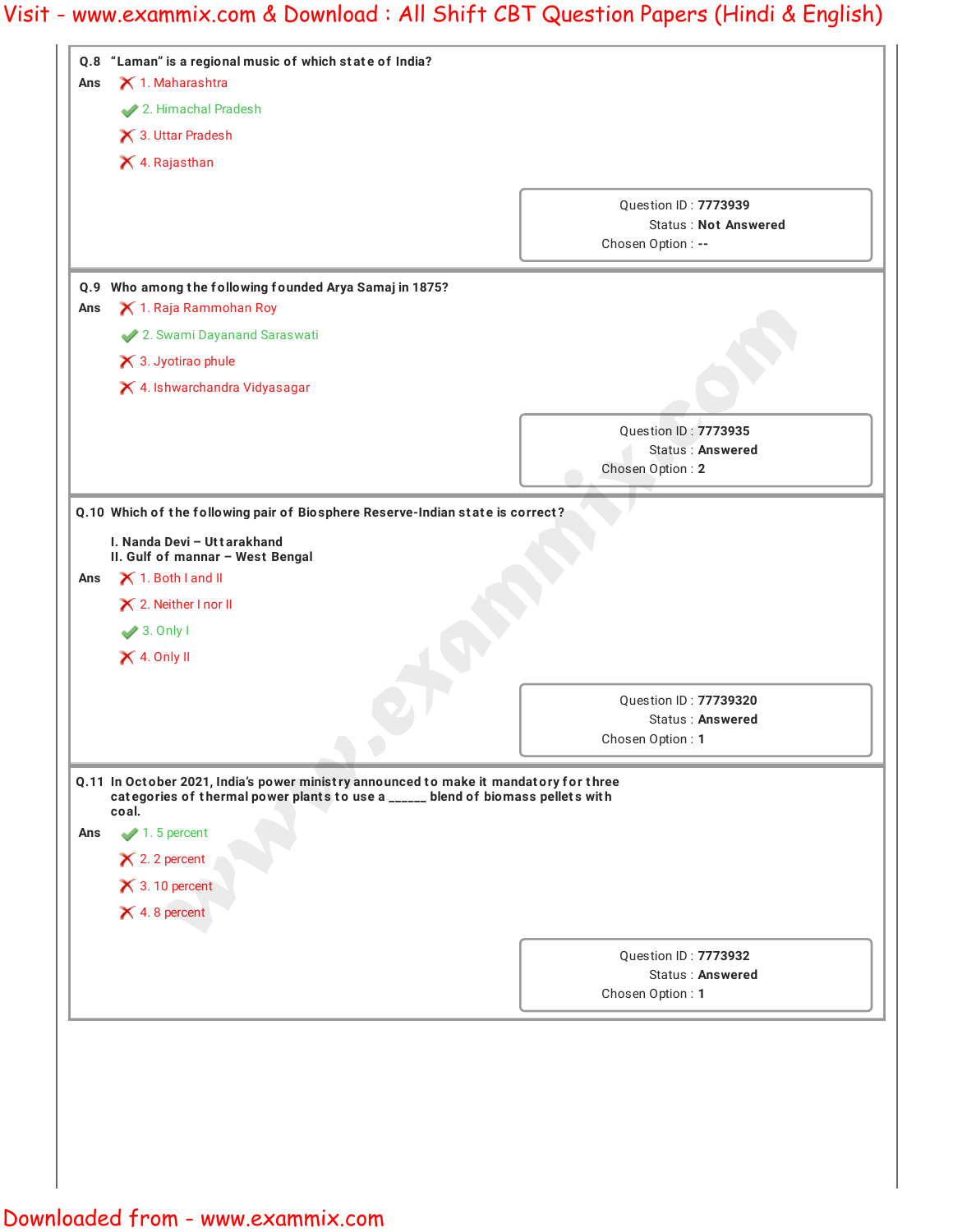

### Downloaded from - www.exammix.com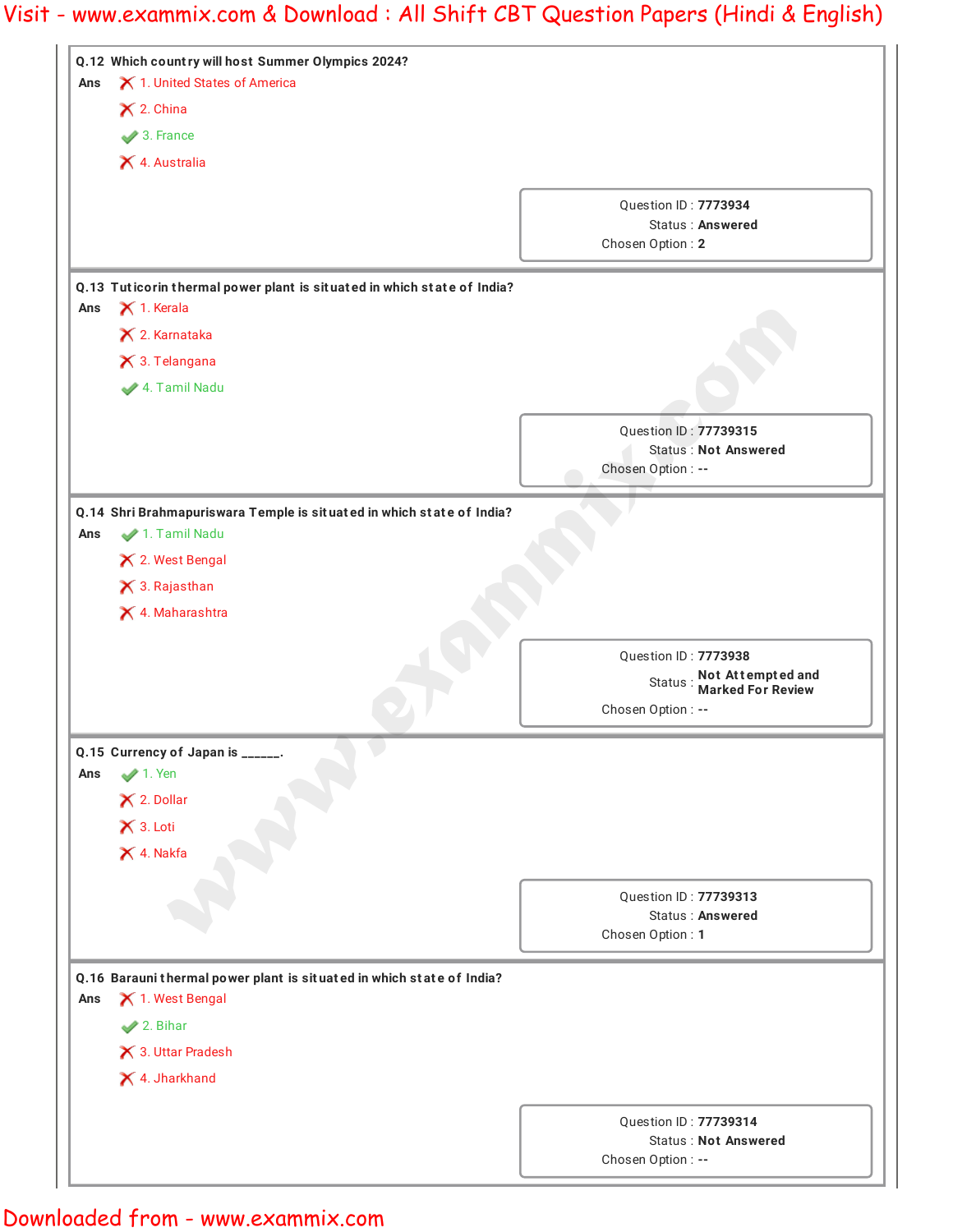|     | Q.17 Who among the following has been awarded the 2021 Nobel prize in field of<br>chemistry? |                                             |
|-----|----------------------------------------------------------------------------------------------|---------------------------------------------|
| Ans | X 1. Giorgio Parisi                                                                          |                                             |
|     | X 2. Syukuro Manabe                                                                          |                                             |
|     | 3. Benjamin List                                                                             |                                             |
|     | X 4. Jennifer Doudna                                                                         |                                             |
|     |                                                                                              |                                             |
|     |                                                                                              | <b>Ouestion ID: 7773931</b>                 |
|     |                                                                                              | <b>Status: Answered</b><br>Chosen Option: 3 |
|     |                                                                                              |                                             |
|     | Q.18 Kaziranga Wildlife Sanctuary is situated in which state of India?                       |                                             |
| Ans | 1. Assam                                                                                     |                                             |
|     | X 2. Meghalaya                                                                               |                                             |
|     | X 3. Arunachal Pradesh                                                                       |                                             |
|     | X 4. Sikkim                                                                                  |                                             |
|     |                                                                                              | Question ID: 77739317                       |
|     |                                                                                              | Status: Answered                            |
|     |                                                                                              | Chosen Option: 1                            |
| Ans | $\times$ 1. Gujarat<br>X 2. Uttar Pradesh<br>X 3. Rajasthan                                  |                                             |
|     |                                                                                              |                                             |
|     | 4. Bihar                                                                                     |                                             |
|     |                                                                                              | Question ID: 7773937                        |
|     |                                                                                              | <b>Status: Not Answered</b>                 |
|     |                                                                                              | Chosen Option : --                          |
|     | Q.20 Which of the following wildlife sanctuary is situated in Rajasthan?                     |                                             |
|     | X 1. Govind Wildlife Sanctuary                                                               |                                             |
|     | 2. Sariska Wildlife Sanctuary                                                                |                                             |
|     | X 3. Kanha Wildlife Sanctuary                                                                |                                             |
|     | X 4. Manas Wildlife Sanctuary                                                                |                                             |
|     |                                                                                              | Question ID: 77739318                       |
|     |                                                                                              | <b>Status: Not Answered</b>                 |
|     |                                                                                              | Chosen Option : --                          |
|     |                                                                                              |                                             |
|     | Section : Basic Comput er Knowledge                                                          |                                             |
|     |                                                                                              |                                             |
| Ans |                                                                                              |                                             |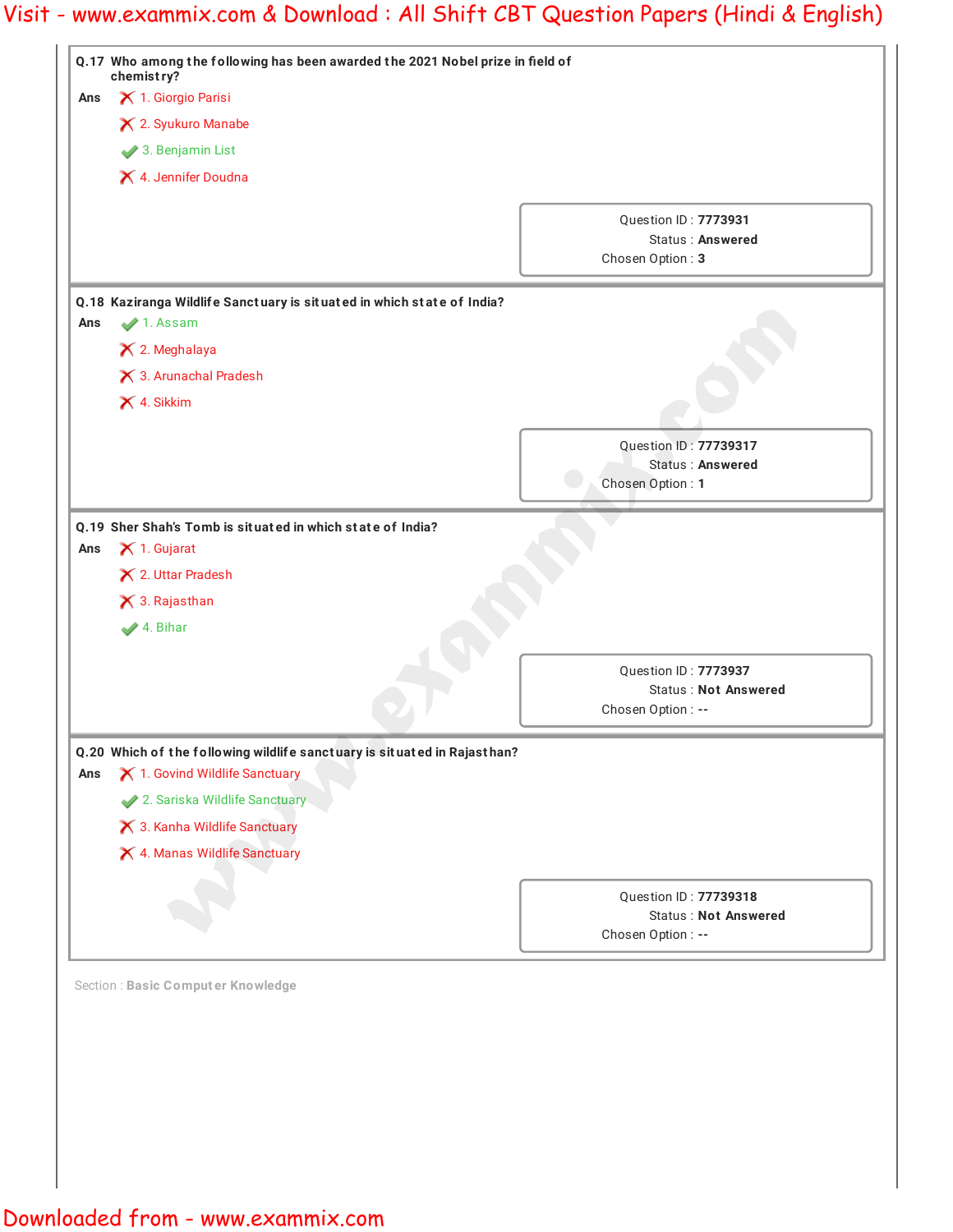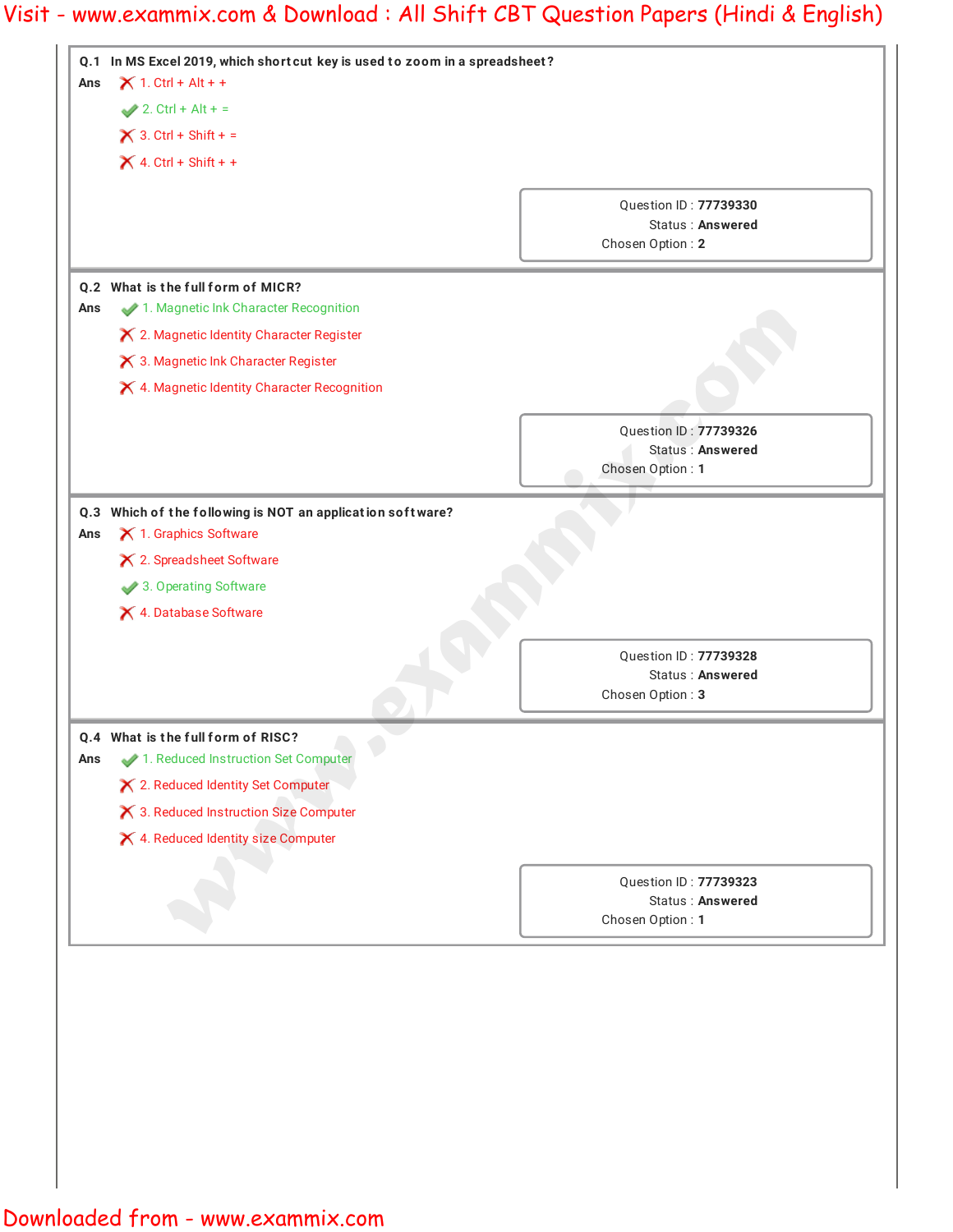|     | Q.5 Which of the following is the correct regarding drum printers?<br>I. They are impact printers<br>II. They can be used to produce multiple copies using carbon paper |                                                                            |  |  |  |
|-----|-------------------------------------------------------------------------------------------------------------------------------------------------------------------------|----------------------------------------------------------------------------|--|--|--|
|     |                                                                                                                                                                         |                                                                            |  |  |  |
| Ans | $\times$ 1. Only I                                                                                                                                                      |                                                                            |  |  |  |
|     | 2. Both I and II                                                                                                                                                        |                                                                            |  |  |  |
|     | X 3. Neither I nor II<br>$\times$ 4. Only II                                                                                                                            |                                                                            |  |  |  |
|     |                                                                                                                                                                         |                                                                            |  |  |  |
|     |                                                                                                                                                                         | Question ID: 77739327<br><b>Status: Not Answered</b><br>Chosen Option : -- |  |  |  |
|     | Q.6 Which of the following is NOT an optical disk?                                                                                                                      |                                                                            |  |  |  |
| Ans | 1. Memory Card                                                                                                                                                          |                                                                            |  |  |  |
|     | $X$ 2. DVD                                                                                                                                                              |                                                                            |  |  |  |
|     | $\times$ 3. CD – ROM                                                                                                                                                    |                                                                            |  |  |  |
|     | $\times$ 4. CR – R                                                                                                                                                      |                                                                            |  |  |  |
|     |                                                                                                                                                                         | Question ID: 77739324                                                      |  |  |  |
|     |                                                                                                                                                                         | Status: Answered                                                           |  |  |  |
|     |                                                                                                                                                                         | Chosen Option: 1                                                           |  |  |  |
|     | Q.7 Which of the following is an input device?                                                                                                                          |                                                                            |  |  |  |
|     | I. Keyboard devices<br>II. Digitizer<br>III. Speech recognition devices                                                                                                 |                                                                            |  |  |  |
| Ans | $\times$ 1.1 and II                                                                                                                                                     |                                                                            |  |  |  |
|     | 2. I, II and III                                                                                                                                                        |                                                                            |  |  |  |
|     | $\times$ 3. II and III                                                                                                                                                  |                                                                            |  |  |  |
|     | $\times$ 4.1 and III                                                                                                                                                    |                                                                            |  |  |  |
|     |                                                                                                                                                                         | Question ID: 77739325                                                      |  |  |  |
|     |                                                                                                                                                                         | <b>Status: Answered</b>                                                    |  |  |  |
|     |                                                                                                                                                                         | Chosen Option: 2                                                           |  |  |  |
|     | Q.8 Which of the following register holds the address of the active memory location?                                                                                    |                                                                            |  |  |  |
| Ans | $X$ 1. PC                                                                                                                                                               |                                                                            |  |  |  |
|     | $\times$ 2. MBR                                                                                                                                                         |                                                                            |  |  |  |
|     | $\blacktriangleright$ 3. MAR                                                                                                                                            |                                                                            |  |  |  |
|     | $X$ 4. I/O                                                                                                                                                              |                                                                            |  |  |  |
|     |                                                                                                                                                                         |                                                                            |  |  |  |
|     |                                                                                                                                                                         | Question ID: 77739322<br><b>Status: Answered</b>                           |  |  |  |
|     |                                                                                                                                                                         | Chosen Option: 3                                                           |  |  |  |
|     |                                                                                                                                                                         |                                                                            |  |  |  |
|     |                                                                                                                                                                         |                                                                            |  |  |  |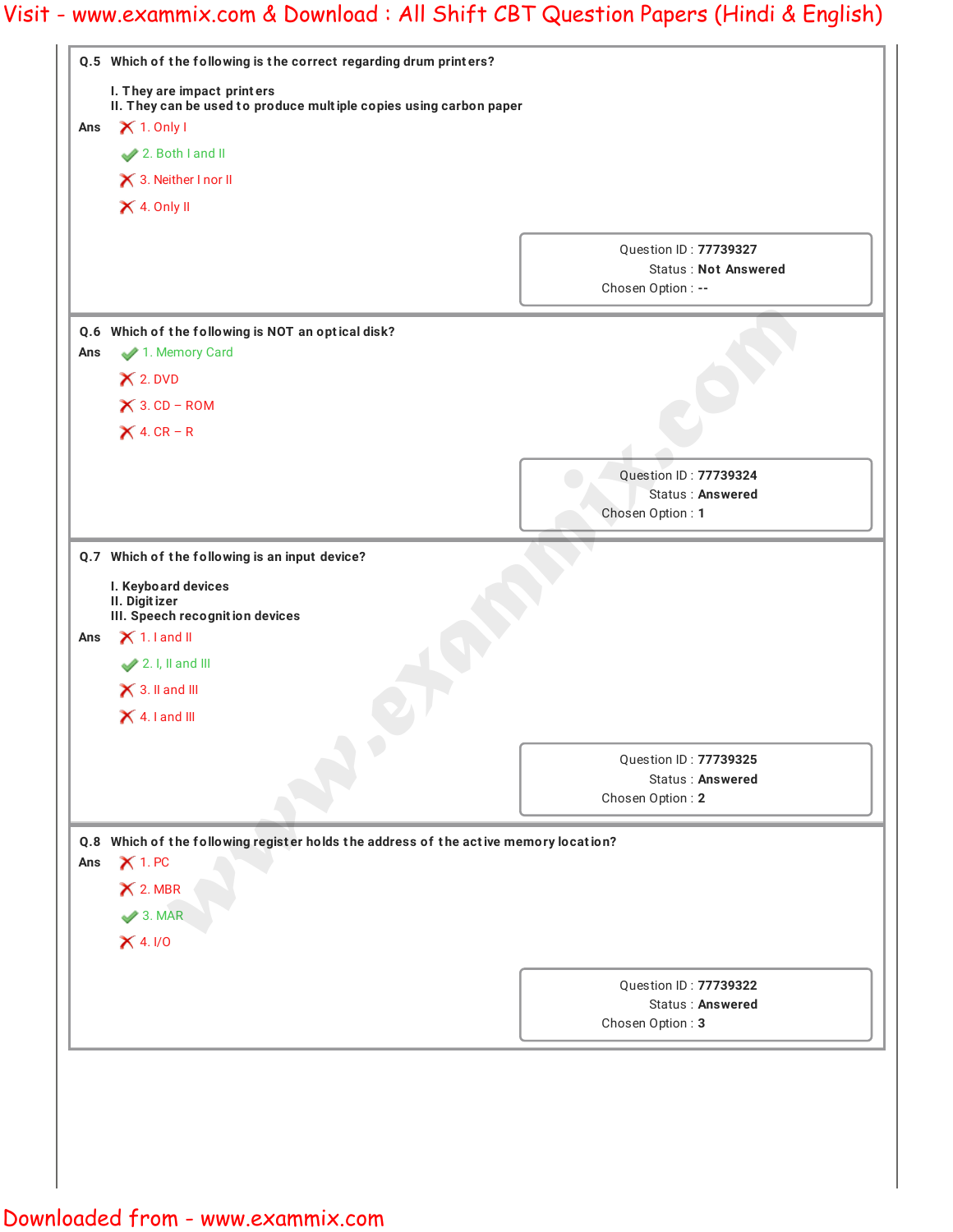| Ans |                                                                                                                                                                                                                                                  | Q.9 _____ is the process of saving data and instructions to make them available for   |
|-----|--------------------------------------------------------------------------------------------------------------------------------------------------------------------------------------------------------------------------------------------------|---------------------------------------------------------------------------------------|
|     | initial or additional processing as and when required.<br>$\times$ 1. Inputting                                                                                                                                                                  |                                                                                       |
|     | <b>◆</b> 2. Storing                                                                                                                                                                                                                              |                                                                                       |
|     | $\times$ 3. Processing                                                                                                                                                                                                                           |                                                                                       |
|     | X 4. Controlling                                                                                                                                                                                                                                 |                                                                                       |
|     |                                                                                                                                                                                                                                                  |                                                                                       |
|     |                                                                                                                                                                                                                                                  | Question ID: 77739321                                                                 |
|     |                                                                                                                                                                                                                                                  | Status: Answered                                                                      |
|     |                                                                                                                                                                                                                                                  | Chosen Option: 2                                                                      |
|     | Q.10 In MS Word 2019, which shortcut key is used for decreasing the font size by 1 point?                                                                                                                                                        |                                                                                       |
| Ans | $X$ 1. Ctrl + >                                                                                                                                                                                                                                  |                                                                                       |
|     | $X 2. CtrI + 1$                                                                                                                                                                                                                                  |                                                                                       |
|     | $\blacktriangleright$ 3. Ctrl + [                                                                                                                                                                                                                |                                                                                       |
|     | $\times$ 4. Ctrl + <                                                                                                                                                                                                                             |                                                                                       |
|     |                                                                                                                                                                                                                                                  |                                                                                       |
|     |                                                                                                                                                                                                                                                  | Question ID: 77739329<br>Status: Answered                                             |
|     |                                                                                                                                                                                                                                                  | Chosen Option: 3                                                                      |
|     |                                                                                                                                                                                                                                                  |                                                                                       |
|     | Section : Logical Reasoning or Quant it at ive Apt it ude                                                                                                                                                                                        |                                                                                       |
|     | statements.<br>Statements:                                                                                                                                                                                                                       | conclusions and then decide which of the given conclusion logically follows the given |
| Ans | I. All A are B.<br>II. Some B are C.<br><b>Conclusions:</b><br>I. Some A are C.<br>II. No B is A.<br>1. Neither conclusion follows<br>X 2. Both conclusion I and II follows<br>X 3. Only conclusion II follows<br>X 4. Only conclusion I follows |                                                                                       |
|     |                                                                                                                                                                                                                                                  |                                                                                       |
|     |                                                                                                                                                                                                                                                  | Question ID: 77739342<br><b>Status: Answered</b>                                      |

Downloaded from - www.exammix.com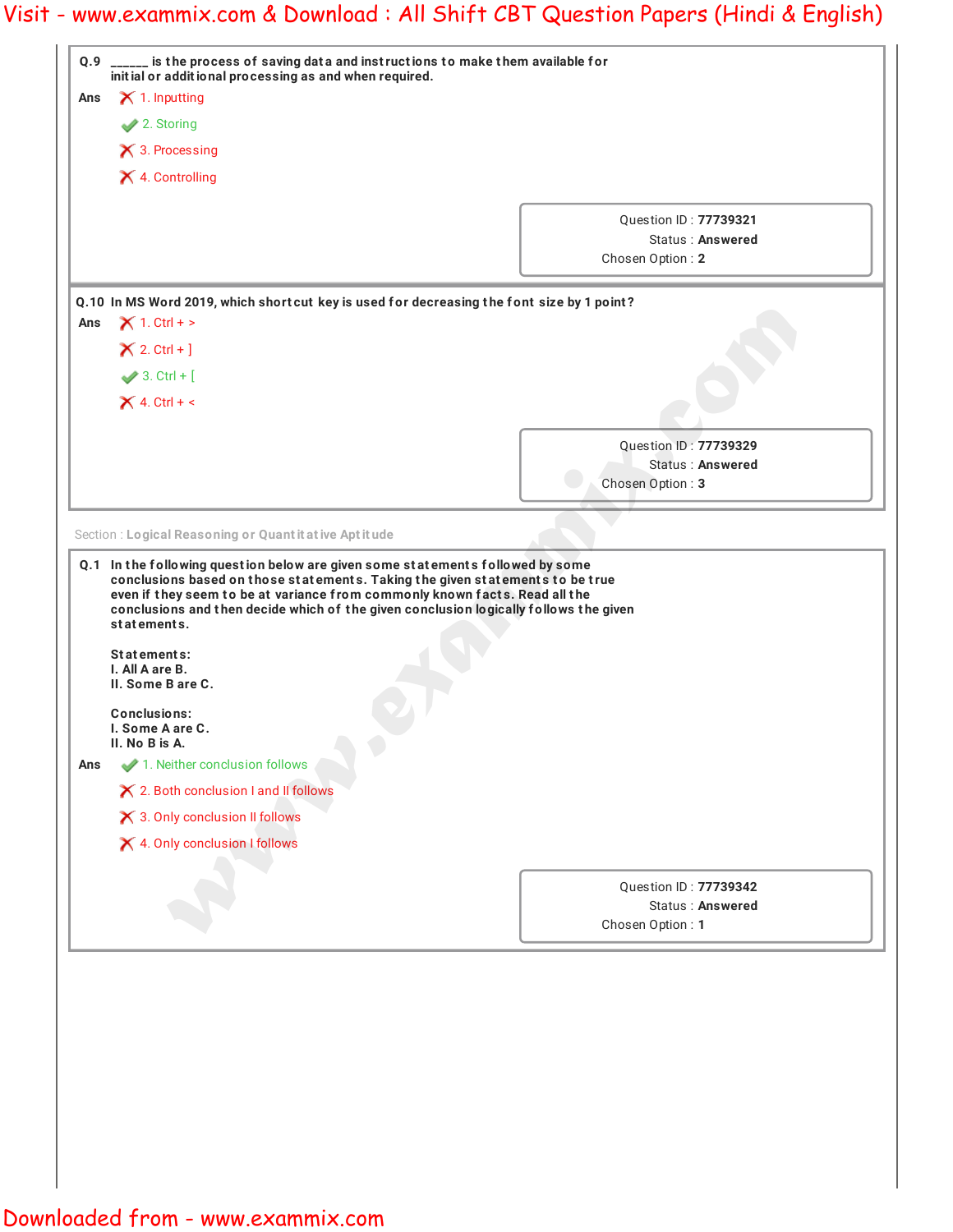|     | Q.2 In the following question, select the related words from the given alternatives.                                                                                                                                                                                                                 |                                           |  |  |  |  |
|-----|------------------------------------------------------------------------------------------------------------------------------------------------------------------------------------------------------------------------------------------------------------------------------------------------------|-------------------------------------------|--|--|--|--|
|     | Author: Pen: Sculptor:?                                                                                                                                                                                                                                                                              |                                           |  |  |  |  |
| Ans | X 1. Plough<br>2. Chisel                                                                                                                                                                                                                                                                             |                                           |  |  |  |  |
|     |                                                                                                                                                                                                                                                                                                      |                                           |  |  |  |  |
|     | $\times$ 3. Gun                                                                                                                                                                                                                                                                                      |                                           |  |  |  |  |
|     | $\times$ 4. Saw                                                                                                                                                                                                                                                                                      |                                           |  |  |  |  |
|     |                                                                                                                                                                                                                                                                                                      |                                           |  |  |  |  |
|     |                                                                                                                                                                                                                                                                                                      | Question ID: 77739334<br>Status: Answered |  |  |  |  |
|     |                                                                                                                                                                                                                                                                                                      | Chosen Option: 2                          |  |  |  |  |
|     |                                                                                                                                                                                                                                                                                                      |                                           |  |  |  |  |
|     | Q.3 In the following question, four letter pairs are given. The letters on left side of $(-)$ is<br>related to the letters on the right side of (-) with some Logic/Rule/Relation. Three<br>are similar on basis of same Logic/Rule/Relation. Select the odd one out from the<br>given alternatives. |                                           |  |  |  |  |
| Ans | $\blacktriangleright$ 1. LM – NJ                                                                                                                                                                                                                                                                     |                                           |  |  |  |  |
|     | $X 2 RS-TQ$                                                                                                                                                                                                                                                                                          |                                           |  |  |  |  |
|     | $\times$ 3. DQ – FO                                                                                                                                                                                                                                                                                  |                                           |  |  |  |  |
|     | $\times$ 4. PW – RU                                                                                                                                                                                                                                                                                  |                                           |  |  |  |  |
|     |                                                                                                                                                                                                                                                                                                      |                                           |  |  |  |  |
|     |                                                                                                                                                                                                                                                                                                      | Question ID: 77739333<br>Status: Answered |  |  |  |  |
|     |                                                                                                                                                                                                                                                                                                      | Chosen Option: 1                          |  |  |  |  |
|     |                                                                                                                                                                                                                                                                                                      |                                           |  |  |  |  |
|     | conclusions and then decide which of the given conclusion logically follows the given<br>statements.<br>Statements:<br>I. All A are B.<br>II. All B are C.                                                                                                                                           |                                           |  |  |  |  |
| Ans | III. No C is D.<br>Conclusions:<br>I. Some C are A.<br>II. No A is D.<br>III. No D is B.<br>X 1. Only conclusion II follows<br>2. All conclusion follows<br>X 3. Only conclusion I follows<br>X 4. Both conclusion II and III follows                                                                | Question ID: 77739343<br>Status: Answered |  |  |  |  |

I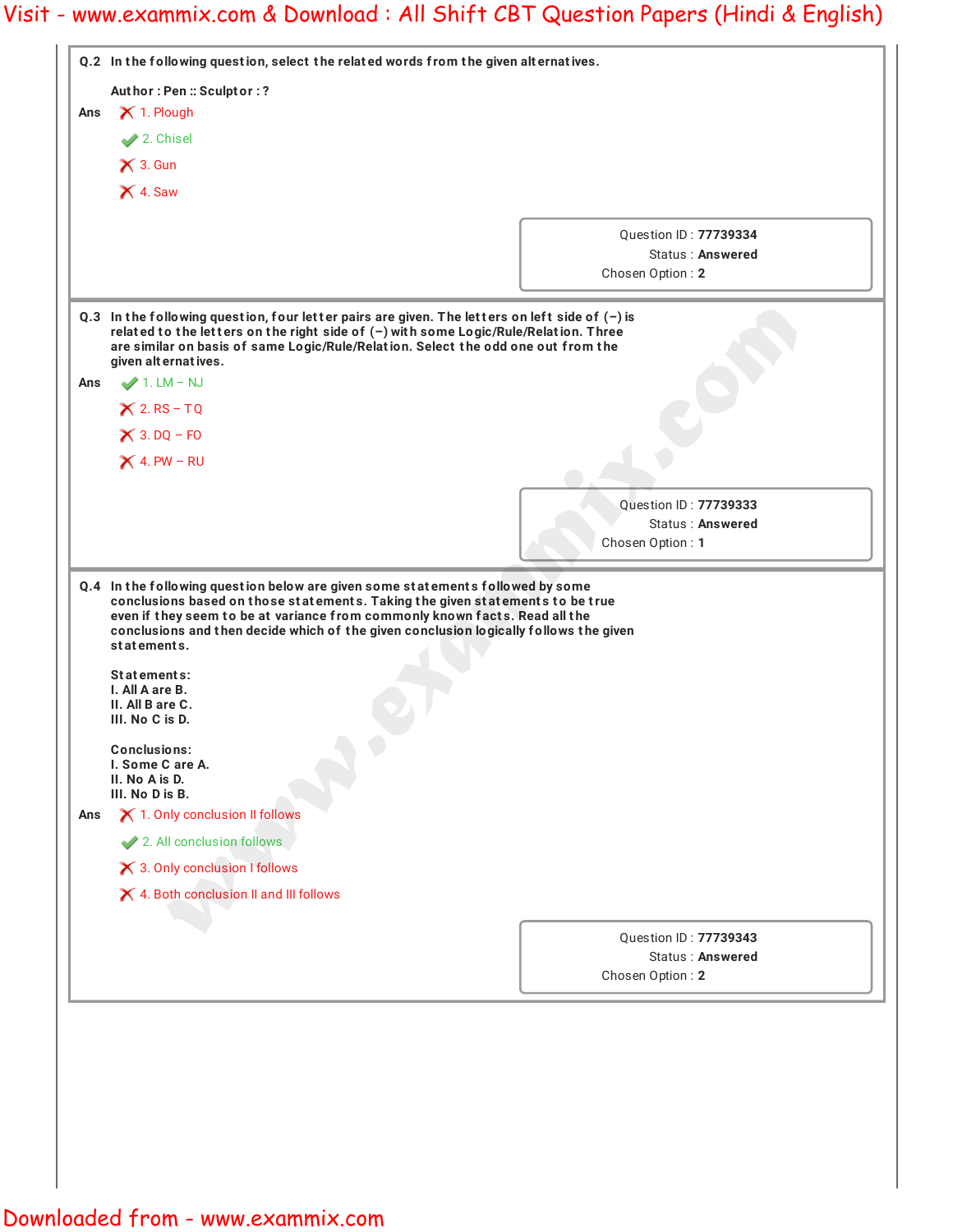|     | Q.5 Six girls G1, G2, G3, G4, G5 and G6 sit in a row facing towards the north (not<br>necessarily in the same order). G4 does not sit at an extreme end. G3 sits second to<br>the left of G5. One girl sits between G1 and G6. G6 sits third to the right of G2. Who<br>sits second to the right of G4? |                                                  |  |  |  |
|-----|---------------------------------------------------------------------------------------------------------------------------------------------------------------------------------------------------------------------------------------------------------------------------------------------------------|--------------------------------------------------|--|--|--|
|     |                                                                                                                                                                                                                                                                                                         |                                                  |  |  |  |
| Ans | $\times$ 1.65                                                                                                                                                                                                                                                                                           |                                                  |  |  |  |
|     | $\times$ 2. G3                                                                                                                                                                                                                                                                                          |                                                  |  |  |  |
|     | $\sqrt{3.}$ G6                                                                                                                                                                                                                                                                                          |                                                  |  |  |  |
|     | $\times$ 4. G1                                                                                                                                                                                                                                                                                          |                                                  |  |  |  |
|     |                                                                                                                                                                                                                                                                                                         | Question ID: 77739340                            |  |  |  |
|     |                                                                                                                                                                                                                                                                                                         | <b>Status: Not Answered</b>                      |  |  |  |
|     |                                                                                                                                                                                                                                                                                                         | Chosen Option : --                               |  |  |  |
|     | Q.6 In a certain code language, 'HOTEL' is written as '6', 'CHEF' is written as '4'. What is                                                                                                                                                                                                            |                                                  |  |  |  |
|     | the code for 'KITCHEN' in that code language?                                                                                                                                                                                                                                                           |                                                  |  |  |  |
| Ans | $\times$ 1.13                                                                                                                                                                                                                                                                                           |                                                  |  |  |  |
|     | $\times$ 2.6                                                                                                                                                                                                                                                                                            |                                                  |  |  |  |
|     | $\sqrt{3.7}$                                                                                                                                                                                                                                                                                            |                                                  |  |  |  |
|     | $X$ 4.14                                                                                                                                                                                                                                                                                                |                                                  |  |  |  |
|     |                                                                                                                                                                                                                                                                                                         | Question ID: 77739337                            |  |  |  |
|     |                                                                                                                                                                                                                                                                                                         | <b>Status: Answered</b>                          |  |  |  |
|     |                                                                                                                                                                                                                                                                                                         | Chosen Option: 3                                 |  |  |  |
|     | 3. Mother                                                                                                                                                                                                                                                                                               |                                                  |  |  |  |
|     | X 4. Sister                                                                                                                                                                                                                                                                                             |                                                  |  |  |  |
|     |                                                                                                                                                                                                                                                                                                         |                                                  |  |  |  |
|     |                                                                                                                                                                                                                                                                                                         | Question ID: 77739347<br><b>Status: Answered</b> |  |  |  |
|     |                                                                                                                                                                                                                                                                                                         | Chosen Option: 3                                 |  |  |  |
|     |                                                                                                                                                                                                                                                                                                         |                                                  |  |  |  |
|     | Q.8 A is the father of B, B is the brother of C and C is the daughter of D. How is D<br>related to B?                                                                                                                                                                                                   |                                                  |  |  |  |
|     | $\times$ 1. Wife                                                                                                                                                                                                                                                                                        |                                                  |  |  |  |
|     | $\times$ 2. Aunt                                                                                                                                                                                                                                                                                        |                                                  |  |  |  |
| Ans | × 3. Sister                                                                                                                                                                                                                                                                                             |                                                  |  |  |  |
|     | 4. Mother                                                                                                                                                                                                                                                                                               |                                                  |  |  |  |
|     |                                                                                                                                                                                                                                                                                                         | Question ID: 77739346                            |  |  |  |
|     |                                                                                                                                                                                                                                                                                                         | <b>Status: Answered</b>                          |  |  |  |
|     |                                                                                                                                                                                                                                                                                                         | Chosen Option: 4                                 |  |  |  |
|     |                                                                                                                                                                                                                                                                                                         |                                                  |  |  |  |
|     |                                                                                                                                                                                                                                                                                                         |                                                  |  |  |  |
|     |                                                                                                                                                                                                                                                                                                         |                                                  |  |  |  |
|     |                                                                                                                                                                                                                                                                                                         |                                                  |  |  |  |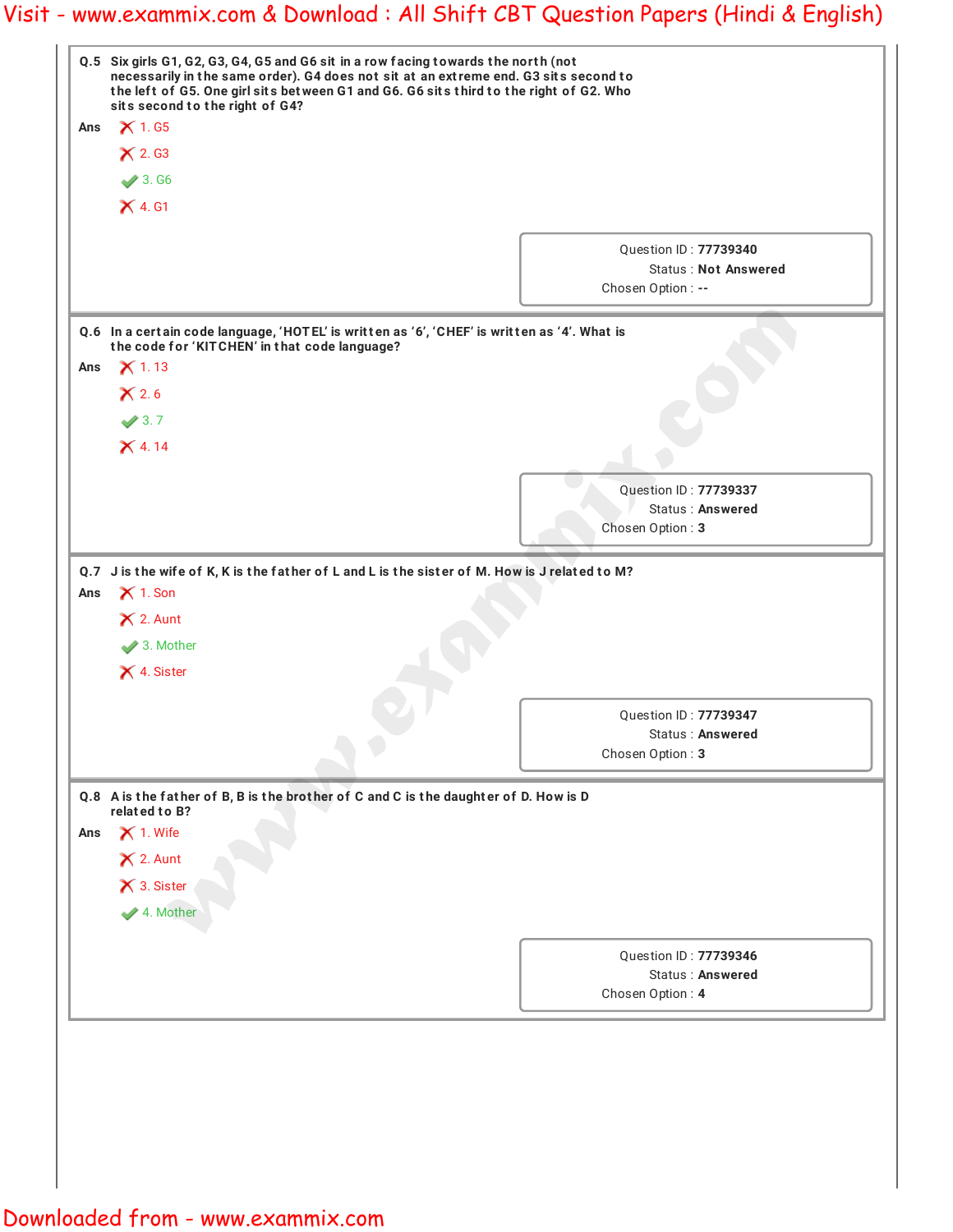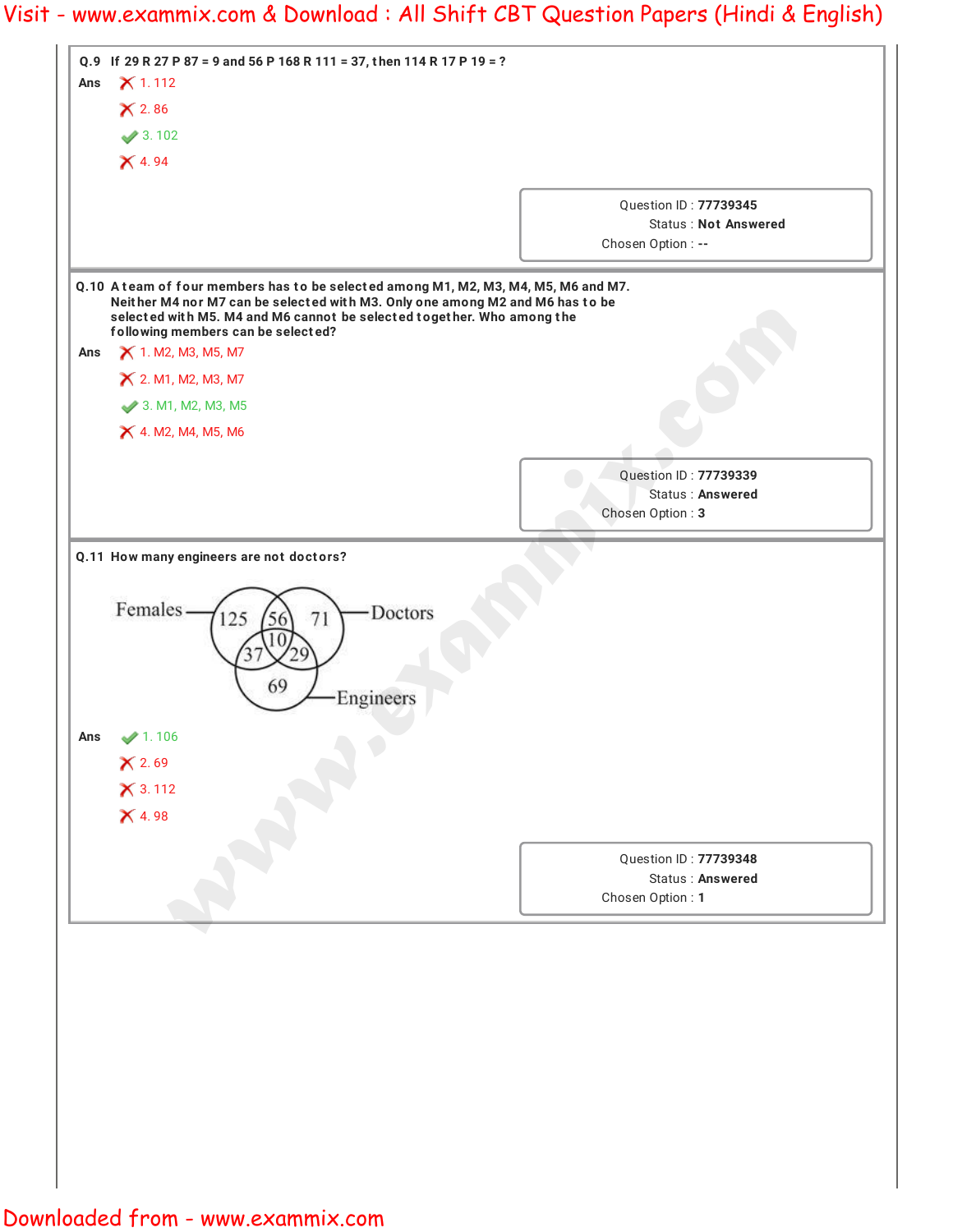|     | Q.12 A series is given with one term missing. Select the correct alternative from the<br>given ones that will complete the series. |                                                  |  |  |
|-----|------------------------------------------------------------------------------------------------------------------------------------|--------------------------------------------------|--|--|
|     | NTR, PQV, RNZ, TKD, VHH, ?                                                                                                         |                                                  |  |  |
| Ans | $\times$ 1. WEL                                                                                                                    |                                                  |  |  |
|     | $\times$ 2. XFJ                                                                                                                    |                                                  |  |  |
|     | $\blacktriangleright$ 3. XEL                                                                                                       |                                                  |  |  |
|     | $X$ 4. XFL                                                                                                                         |                                                  |  |  |
|     |                                                                                                                                    |                                                  |  |  |
|     |                                                                                                                                    | Question ID: 77739331<br>Status: Answered        |  |  |
|     |                                                                                                                                    | Chosen Option: 3                                 |  |  |
|     |                                                                                                                                    |                                                  |  |  |
|     | Q.13 In the following question, select the odd group of numbers from the given<br>alternatives.                                    |                                                  |  |  |
| Ans | $X$ 1. (12, 144, 1728)                                                                                                             |                                                  |  |  |
|     | 2. (17, 289, 4813)                                                                                                                 |                                                  |  |  |
|     | $X$ 3. (11, 121, 1331)                                                                                                             |                                                  |  |  |
|     | X 4. (14, 196, 2744)                                                                                                               |                                                  |  |  |
|     |                                                                                                                                    |                                                  |  |  |
|     |                                                                                                                                    | Question ID: 77739344                            |  |  |
|     |                                                                                                                                    | Status: Answered<br>Chosen Option: 2             |  |  |
|     |                                                                                                                                    |                                                  |  |  |
| Ans | Q.14 If today is Tuesday, then what will be the day after 32 days?<br>1. Saturday<br>X 2. Sunday                                   |                                                  |  |  |
|     | X 3. Friday                                                                                                                        |                                                  |  |  |
|     | X 4. Thursday                                                                                                                      |                                                  |  |  |
|     |                                                                                                                                    |                                                  |  |  |
|     |                                                                                                                                    | Question ID: 77739350<br><b>Status: Answered</b> |  |  |
|     |                                                                                                                                    | Chosen Option: 1                                 |  |  |
|     |                                                                                                                                    |                                                  |  |  |
|     | Q.15 In the following question, select the related letter pair from the given alternatives.                                        |                                                  |  |  |
| Ans | <b>DJKM: HOQT: ?</b><br>X 1. LMTS: PRTY                                                                                            |                                                  |  |  |
|     | $\times$ 2. FHPR : JMWY                                                                                                            |                                                  |  |  |
|     | $\blacktriangleright$ 3. CIOQ : GNUX                                                                                               |                                                  |  |  |
|     | $\times$ 4. ENDT : ISIZ                                                                                                            |                                                  |  |  |
|     |                                                                                                                                    |                                                  |  |  |
|     |                                                                                                                                    | Question ID: 77739335                            |  |  |
|     |                                                                                                                                    | <b>Status: Answered</b>                          |  |  |
|     |                                                                                                                                    | Chosen Option: 3                                 |  |  |
|     |                                                                                                                                    |                                                  |  |  |
|     |                                                                                                                                    |                                                  |  |  |
|     |                                                                                                                                    |                                                  |  |  |

I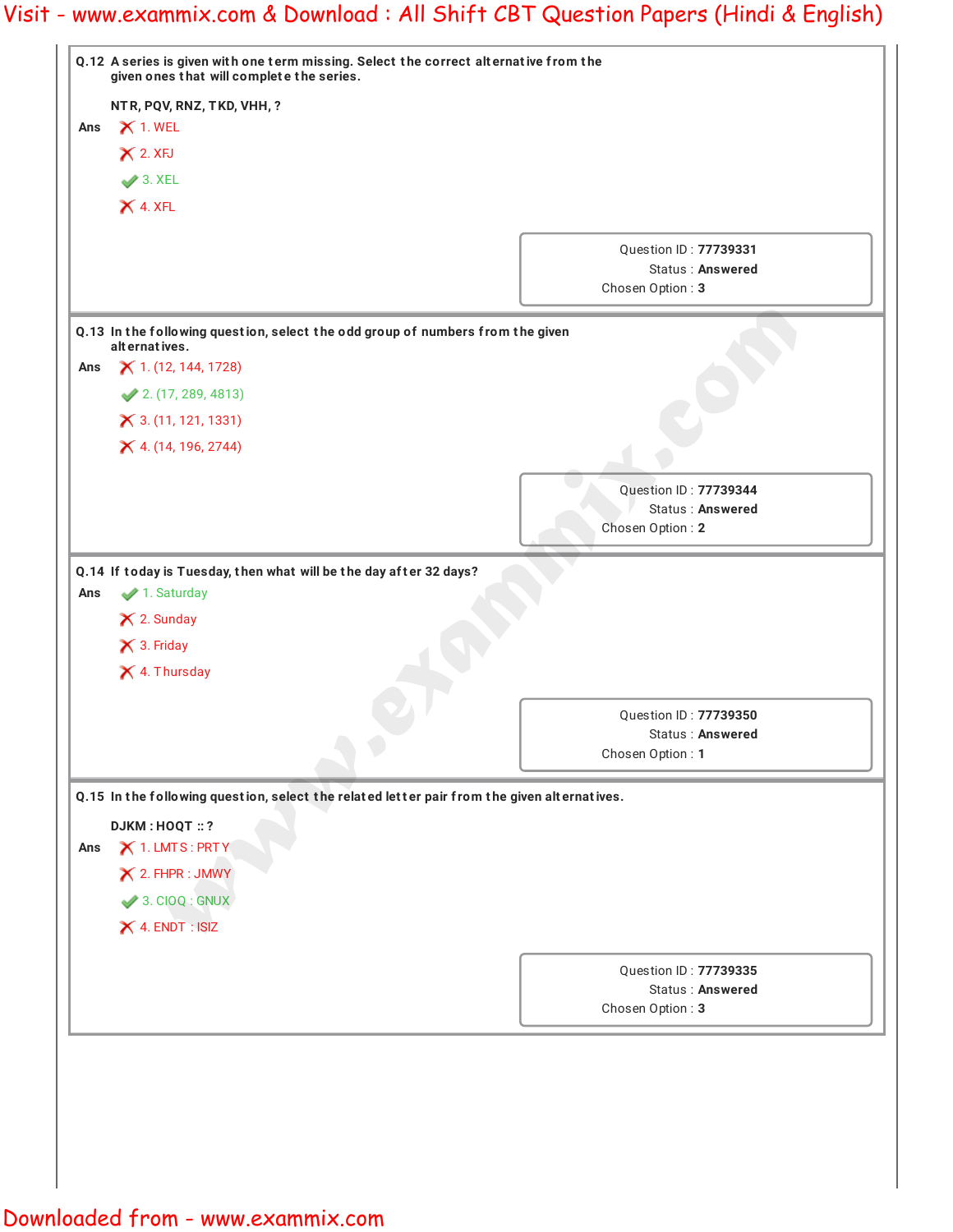|     | Q.16 Arrange the given words in the sequence in which they occur in the dictionary.                                                                                                                                                                                          |                                                                             |
|-----|------------------------------------------------------------------------------------------------------------------------------------------------------------------------------------------------------------------------------------------------------------------------------|-----------------------------------------------------------------------------|
|     | 1. Quarreling<br>2. Quadrivium<br>3. Quant it ive<br>4. Quacksalver<br>5. Quantified                                                                                                                                                                                         |                                                                             |
| Ans | 1.42531                                                                                                                                                                                                                                                                      |                                                                             |
|     | $X$ 2.45231                                                                                                                                                                                                                                                                  |                                                                             |
|     | × 3.42351                                                                                                                                                                                                                                                                    |                                                                             |
|     | $X$ 4.42513                                                                                                                                                                                                                                                                  |                                                                             |
|     |                                                                                                                                                                                                                                                                              |                                                                             |
|     |                                                                                                                                                                                                                                                                              | Question ID: 77739332                                                       |
|     |                                                                                                                                                                                                                                                                              | Status: Answered<br>Chosen Option: 1                                        |
|     |                                                                                                                                                                                                                                                                              |                                                                             |
|     | Q.17 Five persons A, B, C, D and E like one among five different books B1, B2, B3, B4 and<br>B5 (not necessarily in the same order). A does not like B1 and B2. E does not like B1,<br>B2 and B5. D likes B4. B does not like B2 and B3. What does C like?                   |                                                                             |
| Ans | $\times$ 1. B3                                                                                                                                                                                                                                                               |                                                                             |
|     | $\times$ 2. B1                                                                                                                                                                                                                                                               |                                                                             |
|     | $\sqrt{3. B2}$                                                                                                                                                                                                                                                               |                                                                             |
|     | $\times$ 4. B5                                                                                                                                                                                                                                                               |                                                                             |
|     |                                                                                                                                                                                                                                                                              | <b>Ouestion ID: 77739338</b><br><b>Status: Answered</b><br>Chosen Option: 3 |
| Ans | Q.18 In a certain code language, 'POST' is written as 'SRVW'. What is the code for 'FIRE'<br>in that code language?<br>$\times$ 1. IMUH                                                                                                                                      |                                                                             |
|     | $2.$ ILUH                                                                                                                                                                                                                                                                    |                                                                             |
|     | $\times$ 3. HLUH                                                                                                                                                                                                                                                             |                                                                             |
|     | X 4. HLVH                                                                                                                                                                                                                                                                    |                                                                             |
|     |                                                                                                                                                                                                                                                                              | Question ID: 77739336                                                       |
|     |                                                                                                                                                                                                                                                                              | Status: Answered                                                            |
|     |                                                                                                                                                                                                                                                                              | Chosen Option: 2                                                            |
|     | Q.19 Price of 8 cars A, B, C, D, E, F, G and H is compared. Price of neither D nor H is<br>highest. Price of G is more than only C. Price of F is more than E but not more than<br>A. Price of H is not less than E. Price of H is less than F. If price of A is not highest |                                                                             |
|     | and price of D is second highest, then which of the following statement is not<br>correct?                                                                                                                                                                                   |                                                                             |
| Ans | $\times$ 1. Price of B is highest                                                                                                                                                                                                                                            |                                                                             |
|     | $\times$ 2. H > E > G can be correct                                                                                                                                                                                                                                         |                                                                             |
|     | $\times$ 3. Price of H can be equal to E                                                                                                                                                                                                                                     |                                                                             |
|     | 4. Price of A cannot be equal to the price of D                                                                                                                                                                                                                              |                                                                             |
|     |                                                                                                                                                                                                                                                                              |                                                                             |
|     |                                                                                                                                                                                                                                                                              | Question ID: 77739341<br>Status: Answered                                   |

## Downloaded from - www.exammix.com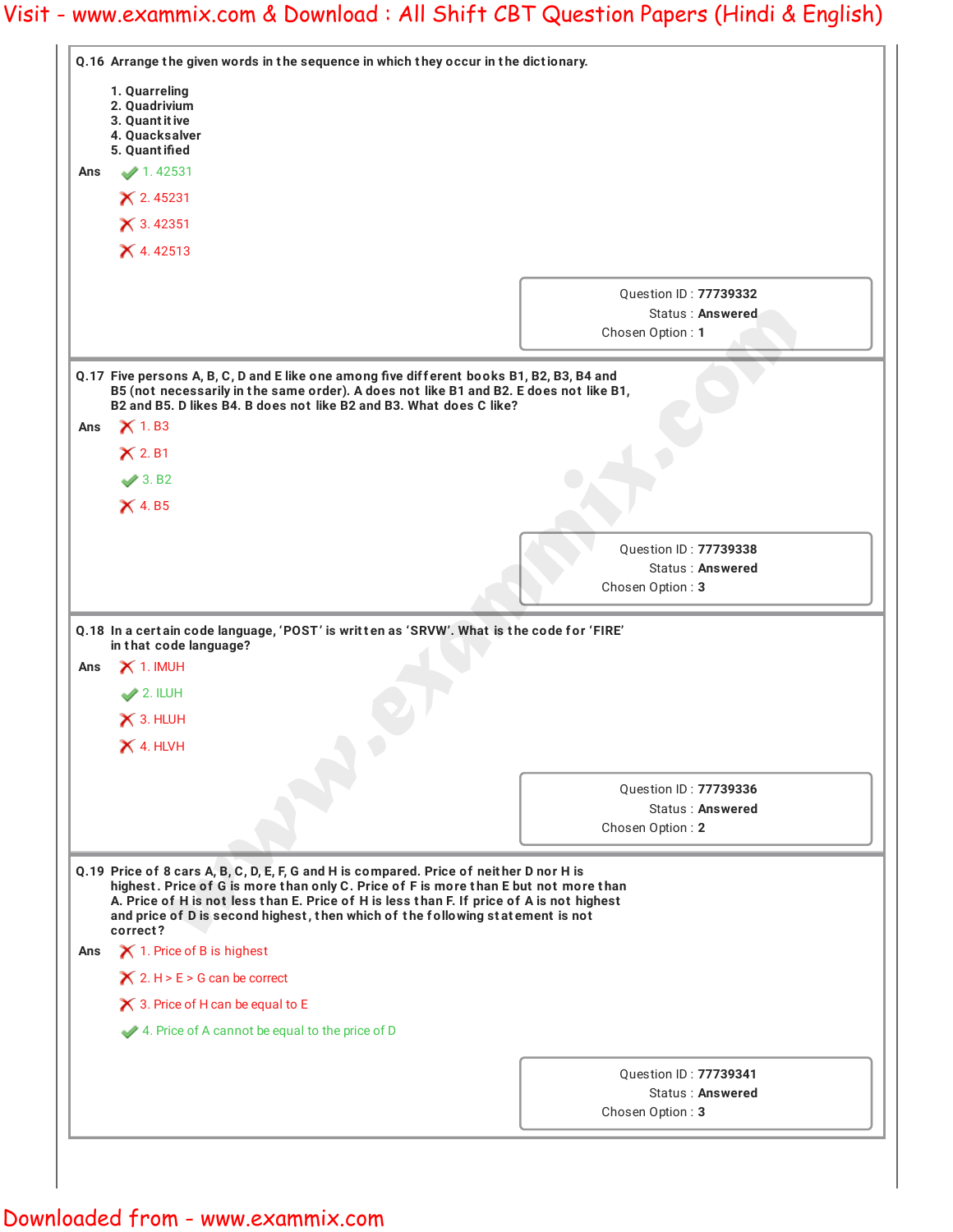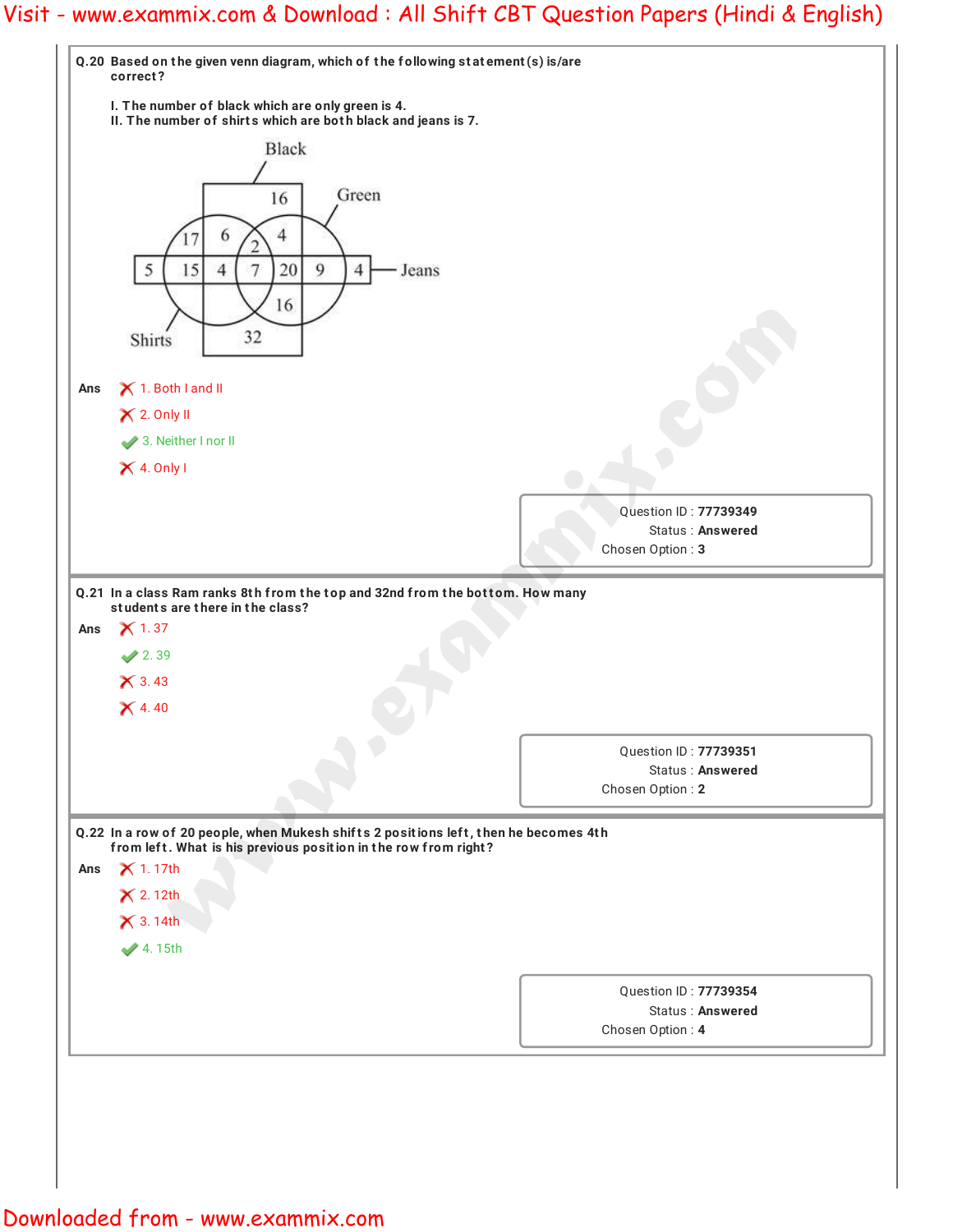|     | Q.23 A, B and C have some money in the ratio of 2:3:5 respectively. Total money they<br>are having is Rs. 10000. What is the share of B?                                                                                 |                                                  |
|-----|--------------------------------------------------------------------------------------------------------------------------------------------------------------------------------------------------------------------------|--------------------------------------------------|
| Ans | $\blacktriangleright$ 1. Rs. 3000                                                                                                                                                                                        |                                                  |
|     | <b>X</b> 2. Rs. 2000                                                                                                                                                                                                     |                                                  |
|     | $\times$ 3. Rs. 4500                                                                                                                                                                                                     |                                                  |
|     | $\times$ 4. Rs. 5000                                                                                                                                                                                                     |                                                  |
|     |                                                                                                                                                                                                                          | Question ID: 77739352                            |
|     |                                                                                                                                                                                                                          | Status: Answered                                 |
|     |                                                                                                                                                                                                                          | Chosen Option: 1                                 |
|     | Q.24 In a row of children, Rahul is 6th from right and Ravi is 4th from the left. When they<br>interchange their positions, then Rahul becomes 10th from right. What will be Ravi's<br>new position from left?           |                                                  |
| Ans | $\blacktriangleright$ 1.8th                                                                                                                                                                                              |                                                  |
|     | $\times$ 2.6th                                                                                                                                                                                                           |                                                  |
|     | $\times$ 3.4th                                                                                                                                                                                                           |                                                  |
|     | $\times$ 4.10th                                                                                                                                                                                                          |                                                  |
|     |                                                                                                                                                                                                                          |                                                  |
|     |                                                                                                                                                                                                                          | Question ID: 77739355<br><b>Status: Answered</b> |
|     |                                                                                                                                                                                                                          | Chosen Option: 1                                 |
|     |                                                                                                                                                                                                                          |                                                  |
| Ans | $\times$ 1.20 years<br>$\times$ 2.25 years<br>$\blacktriangleright$ 3.30 years<br>$\times$ 4.35 years                                                                                                                    |                                                  |
|     |                                                                                                                                                                                                                          |                                                  |
|     |                                                                                                                                                                                                                          |                                                  |
|     |                                                                                                                                                                                                                          | Question ID: 77739353<br>Status: Answered        |
|     |                                                                                                                                                                                                                          | Chosen Option: 3                                 |
|     |                                                                                                                                                                                                                          |                                                  |
|     | Section : Numerical Aptitude<br>Q.1 The difference between the compound interest (compounding annually) and simple<br>interest on a sum at the rate of 25 percent per annum for 2 years is Rs. 1600. What<br>is the sum? |                                                  |
| Ans | <b>X</b> 1. Rs. 32400                                                                                                                                                                                                    |                                                  |
|     | × 2. Rs. 25000                                                                                                                                                                                                           |                                                  |
|     | × 3. Rs. 14400                                                                                                                                                                                                           |                                                  |
|     | 4. Rs. 25600                                                                                                                                                                                                             |                                                  |
|     |                                                                                                                                                                                                                          | Question ID: 77739375                            |
|     |                                                                                                                                                                                                                          | Status: Answered                                 |
|     |                                                                                                                                                                                                                          | Chosen Option: 4                                 |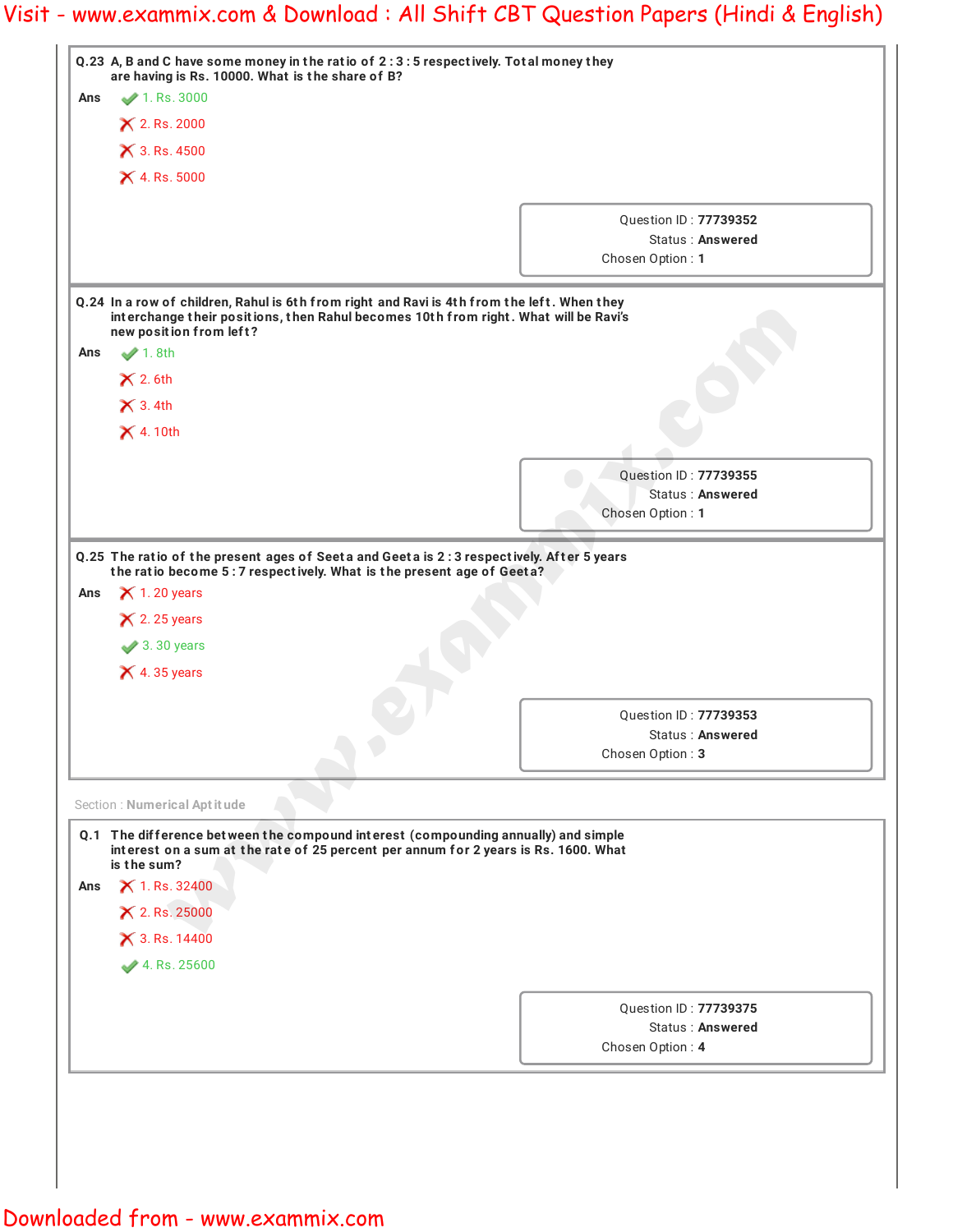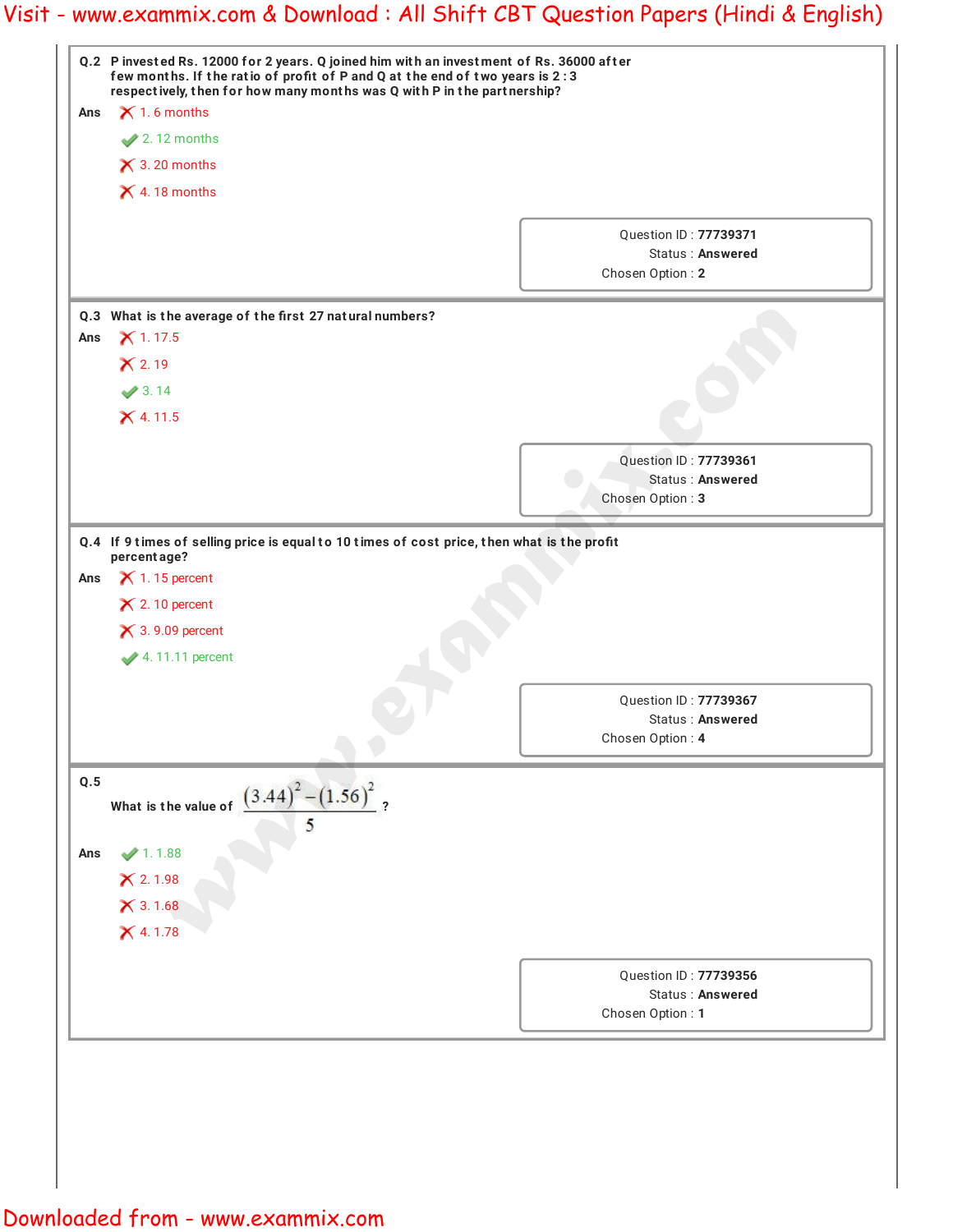|     | Q.6 a, b and c are positive integers. $a^2 + b^2 = 34$ and $b^2 + c^2 = 29$ . What is the value of a +<br>$b + c?$                                                      |                                                |
|-----|-------------------------------------------------------------------------------------------------------------------------------------------------------------------------|------------------------------------------------|
|     | Ans $\bigtimes$ 1.8                                                                                                                                                     |                                                |
|     | $\times$ 2.12                                                                                                                                                           |                                                |
|     | $X$ 3.14                                                                                                                                                                |                                                |
|     | 4.10                                                                                                                                                                    |                                                |
|     |                                                                                                                                                                         |                                                |
|     |                                                                                                                                                                         | Question ID: 77739360                          |
|     |                                                                                                                                                                         | Status: Not Attempted and<br>Marked For Review |
|     |                                                                                                                                                                         | Chosen Option : --                             |
|     |                                                                                                                                                                         |                                                |
|     | Q.7 A person lent certain sum of money at the annual rate of 25 percent on simple<br>interest. In 6 years the interest amounted to Rs. 360 more than the sum lent. What |                                                |
|     | is the sum lent?                                                                                                                                                        |                                                |
| Ans | $X$ 1. Rs. 600                                                                                                                                                          |                                                |
|     | 2. Rs. 720                                                                                                                                                              |                                                |
|     | $\times$ 3. Rs. 360                                                                                                                                                     |                                                |
|     | $\times$ 4. Rs. 540                                                                                                                                                     |                                                |
|     |                                                                                                                                                                         | Question ID: 77739373                          |
|     |                                                                                                                                                                         | Status: Answered                               |
|     |                                                                                                                                                                         | Chosen Option: 2                               |
| Ans | cm and the average height of S and T is 150 cm, then what is the height of S?<br>$\blacktriangleright$ 1.53 cm<br>$\times$ 2.55 cm<br>$\times$ 3.57 cm                  |                                                |
|     | $\times$ 4.59 cm                                                                                                                                                        |                                                |
|     |                                                                                                                                                                         |                                                |
|     |                                                                                                                                                                         | Question ID: 77739362                          |
|     |                                                                                                                                                                         | Status: Answered<br>Chosen Option: 1           |
|     |                                                                                                                                                                         |                                                |
|     | Q.9 The speed of K and L are 90 km/hr and 10 m/s respectively. What is the ratio of the<br>distance covered by them in one hour?                                        |                                                |
| Ans | 1.5:2                                                                                                                                                                   |                                                |
|     | X 2.2:1                                                                                                                                                                 |                                                |
|     | X3.9:1                                                                                                                                                                  |                                                |
|     | X 4.3:2                                                                                                                                                                 |                                                |
|     |                                                                                                                                                                         |                                                |
|     |                                                                                                                                                                         | Question ID: 77739376                          |
|     |                                                                                                                                                                         | Status: Answered<br>Chosen Option: 3           |
|     |                                                                                                                                                                         |                                                |
|     |                                                                                                                                                                         |                                                |
|     |                                                                                                                                                                         |                                                |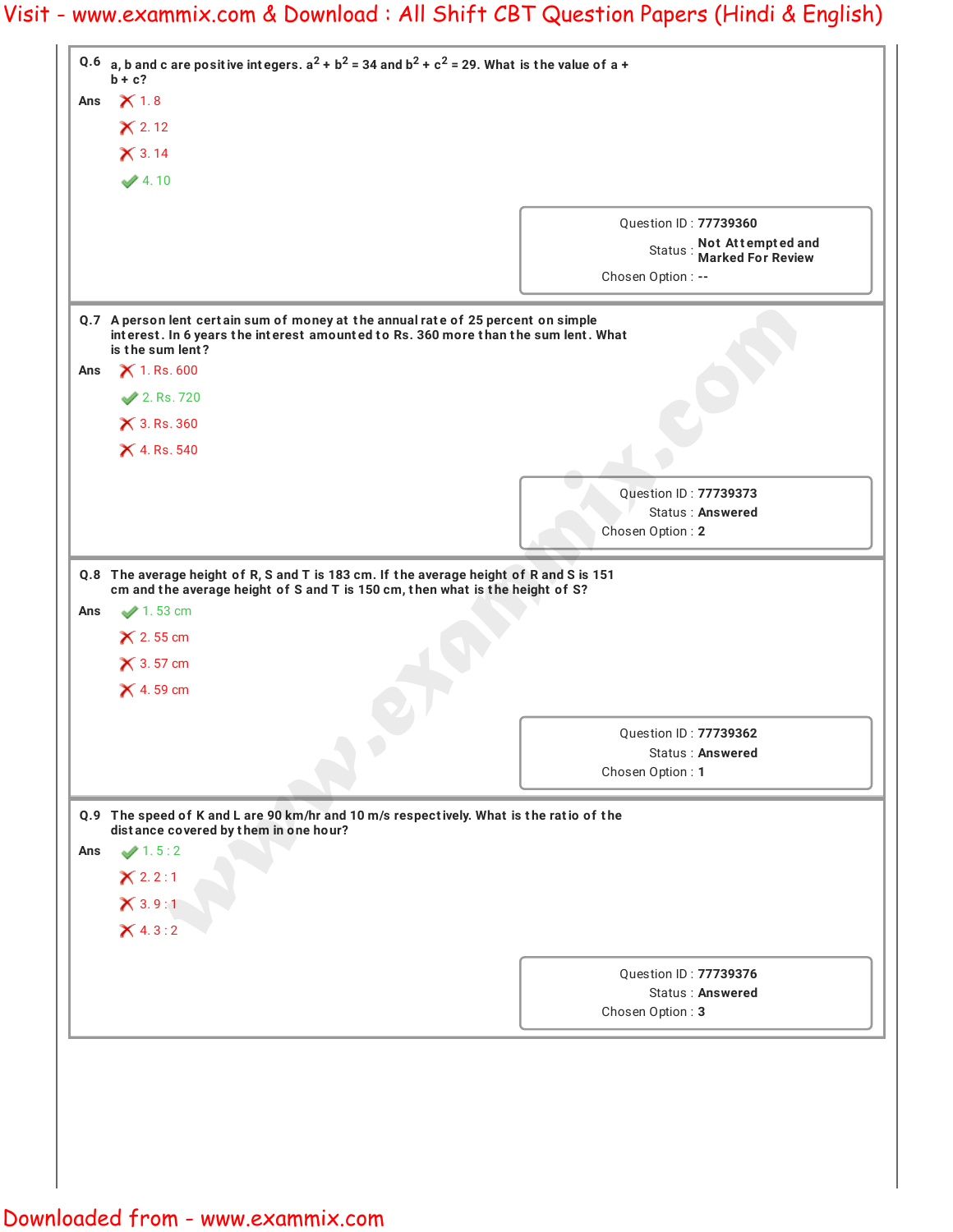| $1.5:48$ am                                                                         |                                                                                                                                                                     |
|-------------------------------------------------------------------------------------|---------------------------------------------------------------------------------------------------------------------------------------------------------------------|
|                                                                                     |                                                                                                                                                                     |
| $\times$ 2.5:45 am                                                                  |                                                                                                                                                                     |
| $\times$ 3.5:50 am                                                                  |                                                                                                                                                                     |
| $X$ 4.5:20 am                                                                       |                                                                                                                                                                     |
|                                                                                     |                                                                                                                                                                     |
|                                                                                     | Question ID: 77739377<br>Status: Answered                                                                                                                           |
|                                                                                     | Chosen Option: 1                                                                                                                                                    |
|                                                                                     |                                                                                                                                                                     |
| profit of 50 percent? (Cost price of all pens is same. Selling price of all pens is |                                                                                                                                                                     |
|                                                                                     |                                                                                                                                                                     |
|                                                                                     |                                                                                                                                                                     |
|                                                                                     |                                                                                                                                                                     |
|                                                                                     |                                                                                                                                                                     |
|                                                                                     |                                                                                                                                                                     |
|                                                                                     | Question ID: 77739368                                                                                                                                               |
|                                                                                     | Status: Answered<br>Chosen Option: 1                                                                                                                                |
|                                                                                     |                                                                                                                                                                     |
| $\blacktriangleright$ 1.66.67 percent                                               |                                                                                                                                                                     |
| $\times$ 2.87.5 percent<br>$\times$ 3.33.33 percent<br>$\times$ 4.99.99 percent     |                                                                                                                                                                     |
|                                                                                     |                                                                                                                                                                     |
|                                                                                     | Question ID: 77739365<br>Status: Answered                                                                                                                           |
|                                                                                     | Chosen Option: 1                                                                                                                                                    |
| Q.13 If $(55^{55} + 55)$ is divided by 56, then what is the remainder?              |                                                                                                                                                                     |
|                                                                                     |                                                                                                                                                                     |
|                                                                                     | Question ID: 77739359<br><b>Status: Not Answered</b>                                                                                                                |
|                                                                                     | Q.11 A man buys 15 pens for a rupee. How many pens should he sell for a rupee to earn a<br>Q.12 If X is 2 times more than Y, then Y is what percentage less than X? |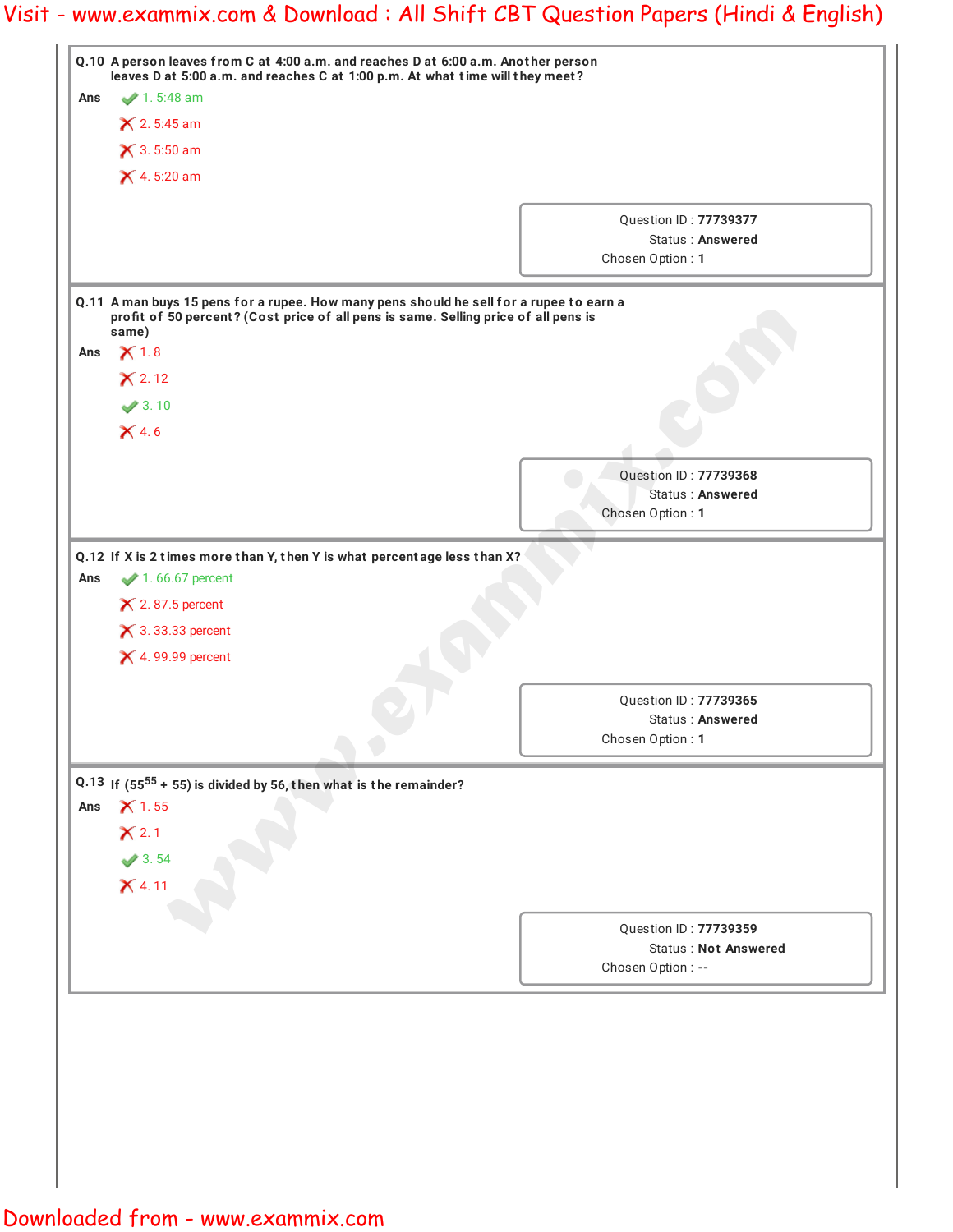|     | Q.14 In an examination, 75 percent of the total students passed and 125 students failed.<br>If all the students appeared in the exam, then what is the total number of students                           |                                                |  |
|-----|-----------------------------------------------------------------------------------------------------------------------------------------------------------------------------------------------------------|------------------------------------------------|--|
| Ans | who have appeared in the exam?<br>$\times$ 1.300                                                                                                                                                          |                                                |  |
|     | 2.500                                                                                                                                                                                                     |                                                |  |
|     | $\times$ 3.600                                                                                                                                                                                            |                                                |  |
|     | $X$ 4.400                                                                                                                                                                                                 |                                                |  |
|     |                                                                                                                                                                                                           |                                                |  |
|     |                                                                                                                                                                                                           | Question ID: 77739364                          |  |
|     |                                                                                                                                                                                                           | <b>Status: Answered</b>                        |  |
|     |                                                                                                                                                                                                           | Chosen Option: 2                               |  |
|     | Q.15 The Highest Common Factor of two numbers is 1/4th of their Least Common                                                                                                                              |                                                |  |
|     | Multiple. If the product of the two numbers is 484, then what is the Highest<br><b>Common Factor?</b>                                                                                                     |                                                |  |
| Ans | $\times$ 1.9                                                                                                                                                                                              |                                                |  |
|     | $\sqrt{2.11}$                                                                                                                                                                                             |                                                |  |
|     | $\times$ 3.22                                                                                                                                                                                             |                                                |  |
|     | $X$ 4.24                                                                                                                                                                                                  |                                                |  |
|     |                                                                                                                                                                                                           |                                                |  |
|     |                                                                                                                                                                                                           | Question ID: 77739358                          |  |
|     |                                                                                                                                                                                                           | <b>Status: Answered</b>                        |  |
|     |                                                                                                                                                                                                           | Chosen Option: 2                               |  |
|     | Q.16 L is 137.5 percent of M and M is 40 percent less than N. If L is 825, then what is the<br>value of N?                                                                                                |                                                |  |
| Ans | $X$ 1.565                                                                                                                                                                                                 |                                                |  |
|     | X 2.650                                                                                                                                                                                                   |                                                |  |
|     | 3.625                                                                                                                                                                                                     |                                                |  |
|     | $X$ 4.575                                                                                                                                                                                                 |                                                |  |
|     |                                                                                                                                                                                                           |                                                |  |
|     |                                                                                                                                                                                                           | Question ID: 77739366                          |  |
|     |                                                                                                                                                                                                           | Status: Not Attempted and<br>Marked For Review |  |
|     |                                                                                                                                                                                                           | Chosen Option: --                              |  |
|     | Q.17 Gaurav is four times as efficient as Shambu. Gaurav takes 67.5 days less than<br>Shambu to complete a work. If both of them work together, then in how many days<br>will the same work be completed? |                                                |  |
| Ans | $\blacktriangleright$ 1.18 days                                                                                                                                                                           |                                                |  |
|     | $\times$ 2.25 days                                                                                                                                                                                        |                                                |  |
|     | $\times$ 3.90 days                                                                                                                                                                                        |                                                |  |
|     | $\times$ 4.55 days                                                                                                                                                                                        |                                                |  |
|     |                                                                                                                                                                                                           |                                                |  |
|     |                                                                                                                                                                                                           | Question ID: 77739380                          |  |
|     |                                                                                                                                                                                                           | Status: Answered                               |  |
|     |                                                                                                                                                                                                           | Chosen Option: 1                               |  |
|     |                                                                                                                                                                                                           |                                                |  |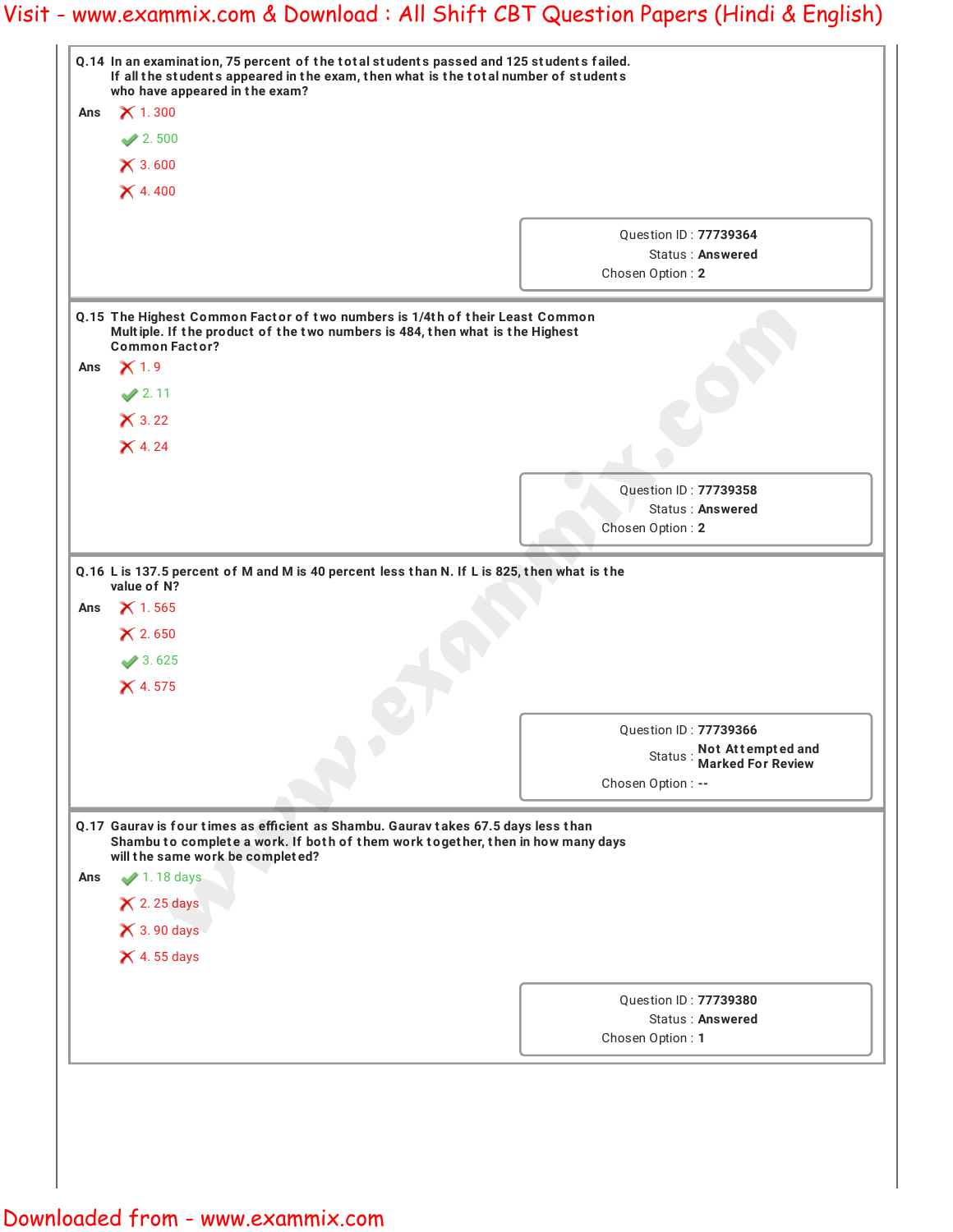|     |                                                                 | Q.18 E, F and G together can complete a work in 20 days. E and F together can complete<br>the same work in 50 days. G alone can finish the same work in how many days?            |
|-----|-----------------------------------------------------------------|-----------------------------------------------------------------------------------------------------------------------------------------------------------------------------------|
| Ans | $\times$ 1.32 days                                              |                                                                                                                                                                                   |
|     | $\times$ 2.35 days                                              |                                                                                                                                                                                   |
|     | 3.100/3 days                                                    |                                                                                                                                                                                   |
|     | × 4.110/3 days                                                  |                                                                                                                                                                                   |
|     |                                                                 |                                                                                                                                                                                   |
|     |                                                                 | Question ID: 77739379<br><b>Status: Answered</b>                                                                                                                                  |
|     |                                                                 | Chosen Option: 3                                                                                                                                                                  |
|     | many months is the sum invested?                                | Q.19 A sum of Rs. 7500 is invested in a scheme of simple interest. The rate of interest in<br>this scheme is 10 percent per annum. If Rs. 1500 interest is obtained, then for how |
| Ans | $\times$ 1.30 months                                            |                                                                                                                                                                                   |
|     | $2.24$ months                                                   |                                                                                                                                                                                   |
|     | $\times$ 3.27 months                                            |                                                                                                                                                                                   |
|     | $\times$ 4.18 months                                            |                                                                                                                                                                                   |
|     |                                                                 |                                                                                                                                                                                   |
|     |                                                                 | Question ID: 77739374<br><b>Status: Answered</b>                                                                                                                                  |
|     |                                                                 | Chosen Option: 2                                                                                                                                                                  |
| Ans | is the usual speed of taxi?<br>$\blacktriangleright$ 1.45 km/hr | reaches its destination 180 minutes late. If the total distance is 450 km, then what                                                                                              |
|     | $\times$ 2.60 km/hr<br>$\times$ 3.30 km/hr                      |                                                                                                                                                                                   |
|     | $\times$ 4.75 km/hr                                             |                                                                                                                                                                                   |
|     |                                                                 | <b>Ouestion ID: 77739378</b>                                                                                                                                                      |
|     |                                                                 | <b>Status: Answered</b>                                                                                                                                                           |
|     |                                                                 | Chosen Option: 4                                                                                                                                                                  |
|     | Q.21 If $3P = 5Q = 15R$ , then what is the value of $P:Q:R?$    |                                                                                                                                                                                   |
|     | X1.7:4:3                                                        |                                                                                                                                                                                   |
|     | X 2.9:5:2                                                       |                                                                                                                                                                                   |
|     | 3.5:3:1                                                         |                                                                                                                                                                                   |
|     | X4.3:2:1                                                        |                                                                                                                                                                                   |
| Ans |                                                                 |                                                                                                                                                                                   |
|     |                                                                 | Question ID: 77739370                                                                                                                                                             |
|     |                                                                 | <b>Status: Answered</b><br>Chosen Option: 3                                                                                                                                       |
|     |                                                                 |                                                                                                                                                                                   |
|     |                                                                 |                                                                                                                                                                                   |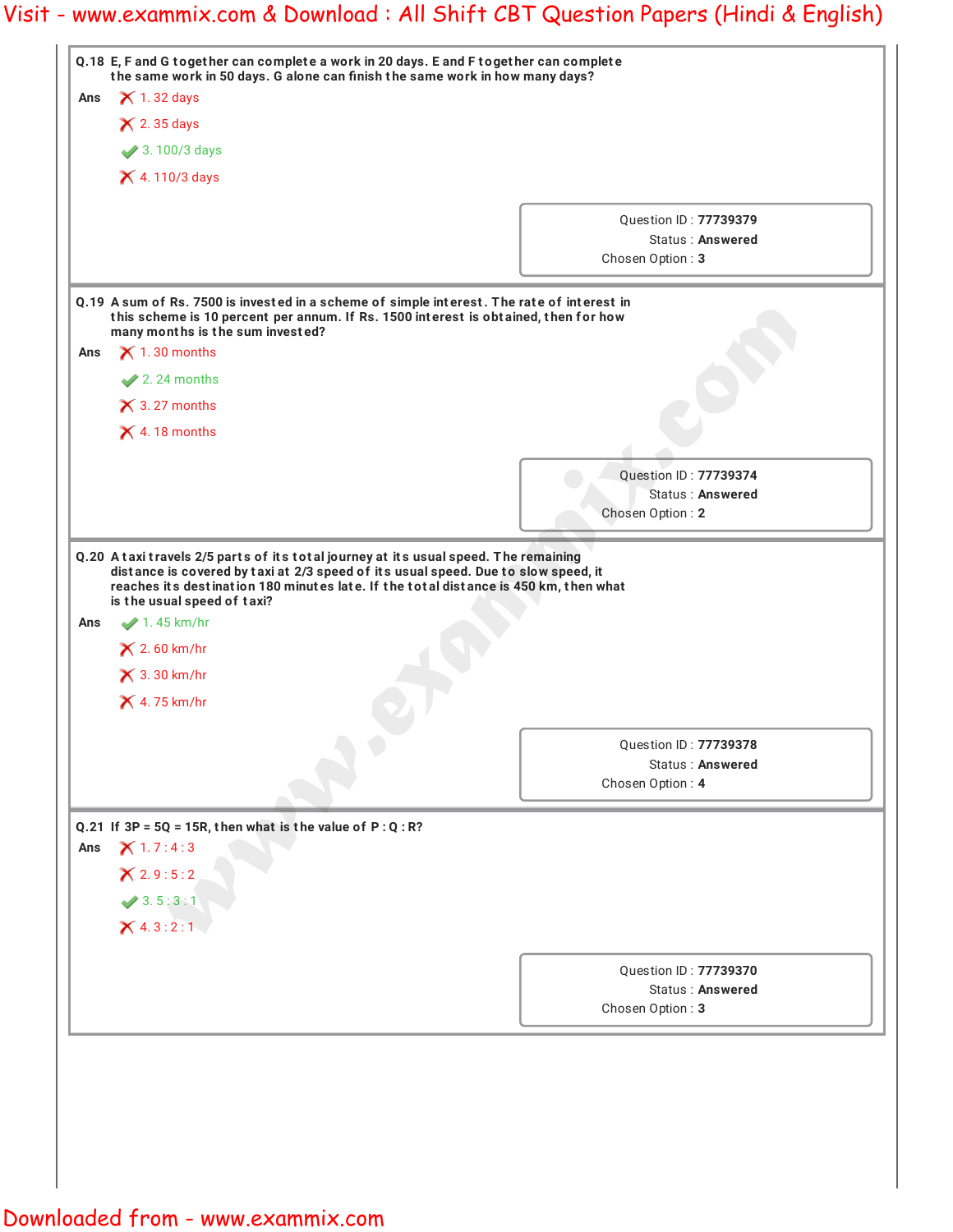|     | Q.22 J, K and L start a partnership. They invested Rs. 70000, Rs. 210000 and Rs. 140000<br>respectively. They stayed in partnership for 4 years, 6 years and 5 year respectively.<br>If J's share in profit is Rs. 40000, then what is the sum of share of K and L in the<br>profit? |                                                               |  |
|-----|--------------------------------------------------------------------------------------------------------------------------------------------------------------------------------------------------------------------------------------------------------------------------------------|---------------------------------------------------------------|--|
| Ans | 1. Rs. 280000                                                                                                                                                                                                                                                                        |                                                               |  |
|     | × 2. Rs. 108000                                                                                                                                                                                                                                                                      |                                                               |  |
|     | × 3. Rs. 130000                                                                                                                                                                                                                                                                      |                                                               |  |
|     | X 4. Rs. 140000                                                                                                                                                                                                                                                                      |                                                               |  |
|     |                                                                                                                                                                                                                                                                                      | Question ID: 77739372<br>Status: Answered<br>Chosen Option: 1 |  |
|     | Q.23 If one-third of one-fifth of one-eight of a number is 32, then what is the number?                                                                                                                                                                                              |                                                               |  |
| Ans | $\times$ 1.3420                                                                                                                                                                                                                                                                      |                                                               |  |
|     | 2.3840                                                                                                                                                                                                                                                                               |                                                               |  |
|     | X3.3480                                                                                                                                                                                                                                                                              |                                                               |  |
|     | $X$ 4.3240                                                                                                                                                                                                                                                                           |                                                               |  |
|     |                                                                                                                                                                                                                                                                                      | Question ID: 77739357                                         |  |
|     |                                                                                                                                                                                                                                                                                      | <b>Status: Answered</b>                                       |  |
|     |                                                                                                                                                                                                                                                                                      | Chosen Option: 2                                              |  |
|     | Q.24 A trader sells a bottle at a profit of 20 percent. Had he bought that bottle at 20<br>percent less price and sold it at Rs. 40 less, then he would have earned a profit of 30<br>percent. What is the cost price of the bottle?                                                 |                                                               |  |
| Ans | <b>X</b> 1. Rs. 400<br>$\times$ 2. Rs. 380<br>3. Rs. 250                                                                                                                                                                                                                             |                                                               |  |
|     | $X$ 4. Rs. 350                                                                                                                                                                                                                                                                       |                                                               |  |
|     |                                                                                                                                                                                                                                                                                      |                                                               |  |
|     |                                                                                                                                                                                                                                                                                      | Question ID: 77739369                                         |  |
|     |                                                                                                                                                                                                                                                                                      | Status: Answered<br>Chosen Option: 3                          |  |
|     | Q.25 Harish marks his pen at Rs. 2500 and after allowing discount of 20 percent, he still                                                                                                                                                                                            |                                                               |  |
|     | earns 25 percent profit. What is the cost price of the pen?                                                                                                                                                                                                                          |                                                               |  |
| Ans | <b>X</b> 1. Rs. 1800                                                                                                                                                                                                                                                                 |                                                               |  |
|     | <b>X</b> 2. Rs. 2000                                                                                                                                                                                                                                                                 |                                                               |  |
|     | 3. Rs. 1600                                                                                                                                                                                                                                                                          |                                                               |  |
|     | $\times$ 4. Rs. 1400                                                                                                                                                                                                                                                                 |                                                               |  |
|     |                                                                                                                                                                                                                                                                                      | Question ID: 77739363                                         |  |
|     |                                                                                                                                                                                                                                                                                      | Status: Answered                                              |  |
|     |                                                                                                                                                                                                                                                                                      | Chosen Option: 3                                              |  |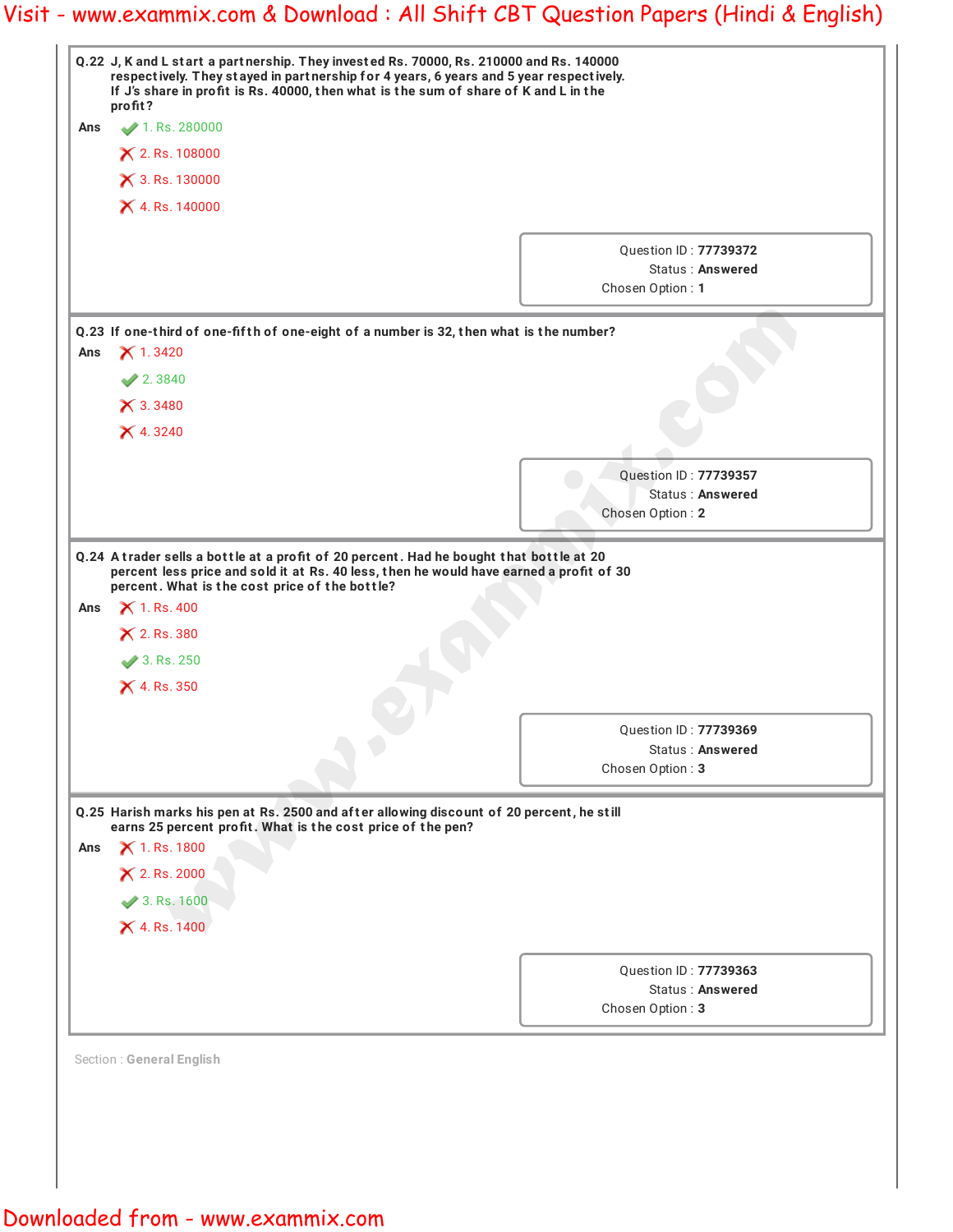| They wanted to simulate how radiation and clouds interact to redistirbute heat and<br>water vapour through the atmosphere.<br>$\times$ 1. simulate<br>Ans<br>$\times$ 2. atmosphere<br>$\blacktriangleright$ 3. redistirbute<br>$\times$ 4. interact<br>Q.2 A sentence has been given with a blank to be filled with an appropriate word making<br>the sentence grammatically correct. Choose the correct alternative.<br>The dog can get _____ with other pets in a multiple pet home.<br>$\times$ 1. about<br>Ans<br>$\times$ 2. over<br>$\times$ 3. around<br>$\blacktriangleright$ 4. along<br>Q.3 Choose the sentence with the correct grammatical structure.<br>1. I will do the best I can.<br>Ans<br>$\times$ 2. The best I will do I can.<br>$\times$ 3.1 will be doing best I can.<br>$\times$ 4.1 do will the best I can.<br>Q.4 Choose the correct preposition for the given blank.<br>Rekha asked Ritu to spread the butter ___ a knife.<br>$\times$ 1. over<br>Ans<br>$\times$ 2. in | Question ID: 77739391<br>Status: Answered<br>Chosen Option: 3<br>Question ID: 77739383<br>Status: Answered<br>Chosen Option: 4 |  |
|----------------------------------------------------------------------------------------------------------------------------------------------------------------------------------------------------------------------------------------------------------------------------------------------------------------------------------------------------------------------------------------------------------------------------------------------------------------------------------------------------------------------------------------------------------------------------------------------------------------------------------------------------------------------------------------------------------------------------------------------------------------------------------------------------------------------------------------------------------------------------------------------------------------------------------------------------------------------------------------------------|--------------------------------------------------------------------------------------------------------------------------------|--|
|                                                                                                                                                                                                                                                                                                                                                                                                                                                                                                                                                                                                                                                                                                                                                                                                                                                                                                                                                                                                    |                                                                                                                                |  |
|                                                                                                                                                                                                                                                                                                                                                                                                                                                                                                                                                                                                                                                                                                                                                                                                                                                                                                                                                                                                    |                                                                                                                                |  |
|                                                                                                                                                                                                                                                                                                                                                                                                                                                                                                                                                                                                                                                                                                                                                                                                                                                                                                                                                                                                    |                                                                                                                                |  |
|                                                                                                                                                                                                                                                                                                                                                                                                                                                                                                                                                                                                                                                                                                                                                                                                                                                                                                                                                                                                    |                                                                                                                                |  |
|                                                                                                                                                                                                                                                                                                                                                                                                                                                                                                                                                                                                                                                                                                                                                                                                                                                                                                                                                                                                    |                                                                                                                                |  |
|                                                                                                                                                                                                                                                                                                                                                                                                                                                                                                                                                                                                                                                                                                                                                                                                                                                                                                                                                                                                    |                                                                                                                                |  |
|                                                                                                                                                                                                                                                                                                                                                                                                                                                                                                                                                                                                                                                                                                                                                                                                                                                                                                                                                                                                    |                                                                                                                                |  |
|                                                                                                                                                                                                                                                                                                                                                                                                                                                                                                                                                                                                                                                                                                                                                                                                                                                                                                                                                                                                    |                                                                                                                                |  |
|                                                                                                                                                                                                                                                                                                                                                                                                                                                                                                                                                                                                                                                                                                                                                                                                                                                                                                                                                                                                    |                                                                                                                                |  |
|                                                                                                                                                                                                                                                                                                                                                                                                                                                                                                                                                                                                                                                                                                                                                                                                                                                                                                                                                                                                    |                                                                                                                                |  |
|                                                                                                                                                                                                                                                                                                                                                                                                                                                                                                                                                                                                                                                                                                                                                                                                                                                                                                                                                                                                    |                                                                                                                                |  |
|                                                                                                                                                                                                                                                                                                                                                                                                                                                                                                                                                                                                                                                                                                                                                                                                                                                                                                                                                                                                    |                                                                                                                                |  |
|                                                                                                                                                                                                                                                                                                                                                                                                                                                                                                                                                                                                                                                                                                                                                                                                                                                                                                                                                                                                    |                                                                                                                                |  |
|                                                                                                                                                                                                                                                                                                                                                                                                                                                                                                                                                                                                                                                                                                                                                                                                                                                                                                                                                                                                    |                                                                                                                                |  |
|                                                                                                                                                                                                                                                                                                                                                                                                                                                                                                                                                                                                                                                                                                                                                                                                                                                                                                                                                                                                    |                                                                                                                                |  |
|                                                                                                                                                                                                                                                                                                                                                                                                                                                                                                                                                                                                                                                                                                                                                                                                                                                                                                                                                                                                    |                                                                                                                                |  |
|                                                                                                                                                                                                                                                                                                                                                                                                                                                                                                                                                                                                                                                                                                                                                                                                                                                                                                                                                                                                    |                                                                                                                                |  |
|                                                                                                                                                                                                                                                                                                                                                                                                                                                                                                                                                                                                                                                                                                                                                                                                                                                                                                                                                                                                    |                                                                                                                                |  |
|                                                                                                                                                                                                                                                                                                                                                                                                                                                                                                                                                                                                                                                                                                                                                                                                                                                                                                                                                                                                    |                                                                                                                                |  |
|                                                                                                                                                                                                                                                                                                                                                                                                                                                                                                                                                                                                                                                                                                                                                                                                                                                                                                                                                                                                    |                                                                                                                                |  |
|                                                                                                                                                                                                                                                                                                                                                                                                                                                                                                                                                                                                                                                                                                                                                                                                                                                                                                                                                                                                    |                                                                                                                                |  |
|                                                                                                                                                                                                                                                                                                                                                                                                                                                                                                                                                                                                                                                                                                                                                                                                                                                                                                                                                                                                    |                                                                                                                                |  |
|                                                                                                                                                                                                                                                                                                                                                                                                                                                                                                                                                                                                                                                                                                                                                                                                                                                                                                                                                                                                    | Question ID: 77739395                                                                                                          |  |
|                                                                                                                                                                                                                                                                                                                                                                                                                                                                                                                                                                                                                                                                                                                                                                                                                                                                                                                                                                                                    | Status: Answered                                                                                                               |  |
|                                                                                                                                                                                                                                                                                                                                                                                                                                                                                                                                                                                                                                                                                                                                                                                                                                                                                                                                                                                                    | Chosen Option: 1                                                                                                               |  |
|                                                                                                                                                                                                                                                                                                                                                                                                                                                                                                                                                                                                                                                                                                                                                                                                                                                                                                                                                                                                    |                                                                                                                                |  |
|                                                                                                                                                                                                                                                                                                                                                                                                                                                                                                                                                                                                                                                                                                                                                                                                                                                                                                                                                                                                    |                                                                                                                                |  |
|                                                                                                                                                                                                                                                                                                                                                                                                                                                                                                                                                                                                                                                                                                                                                                                                                                                                                                                                                                                                    |                                                                                                                                |  |
|                                                                                                                                                                                                                                                                                                                                                                                                                                                                                                                                                                                                                                                                                                                                                                                                                                                                                                                                                                                                    |                                                                                                                                |  |
| $\times$ 3. on                                                                                                                                                                                                                                                                                                                                                                                                                                                                                                                                                                                                                                                                                                                                                                                                                                                                                                                                                                                     |                                                                                                                                |  |
| $4.$ with                                                                                                                                                                                                                                                                                                                                                                                                                                                                                                                                                                                                                                                                                                                                                                                                                                                                                                                                                                                          |                                                                                                                                |  |
|                                                                                                                                                                                                                                                                                                                                                                                                                                                                                                                                                                                                                                                                                                                                                                                                                                                                                                                                                                                                    |                                                                                                                                |  |
|                                                                                                                                                                                                                                                                                                                                                                                                                                                                                                                                                                                                                                                                                                                                                                                                                                                                                                                                                                                                    | Question ID: 77739397                                                                                                          |  |
|                                                                                                                                                                                                                                                                                                                                                                                                                                                                                                                                                                                                                                                                                                                                                                                                                                                                                                                                                                                                    |                                                                                                                                |  |
|                                                                                                                                                                                                                                                                                                                                                                                                                                                                                                                                                                                                                                                                                                                                                                                                                                                                                                                                                                                                    | Status: Answered<br>Chosen Option: 4                                                                                           |  |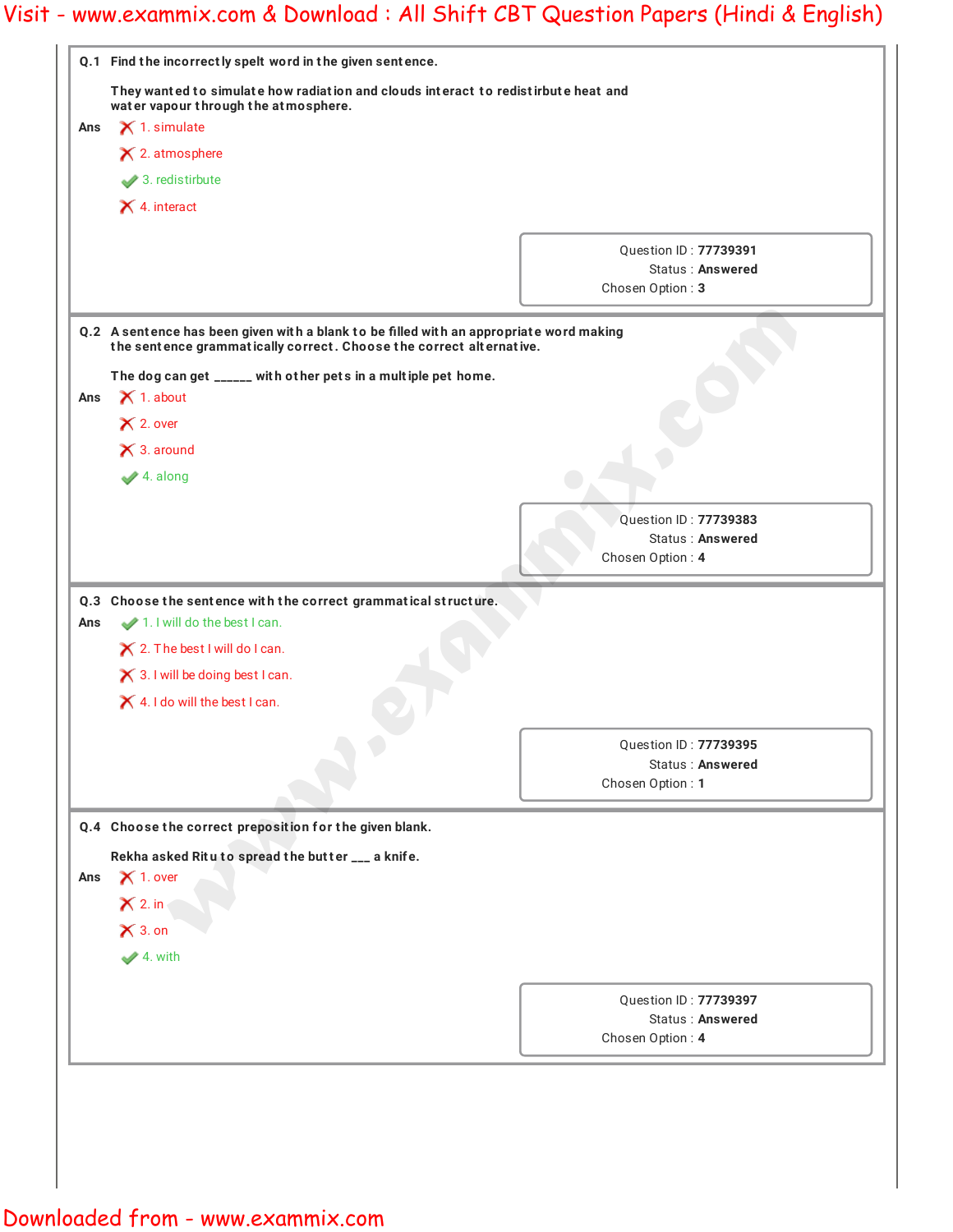|     | Q.5 Find the part of the given sentence that has an error in it. If there is no error,<br>choose 'No error'. |                                           |  |
|-----|--------------------------------------------------------------------------------------------------------------|-------------------------------------------|--|
|     | A few impressions stand (1)/ out vivid from the (2)/ first years of my life. (3)/ No<br>error $(4)$          |                                           |  |
| Ans | $\times$ 1.1<br>$\sqrt{2.2}$                                                                                 |                                           |  |
|     |                                                                                                              |                                           |  |
|     | $\times$ 4.3                                                                                                 |                                           |  |
|     |                                                                                                              | Question ID: 77739381                     |  |
|     |                                                                                                              | Status: Answered                          |  |
|     |                                                                                                              | Chosen Option: 4                          |  |
|     | Q.6 In the following question, out of the given four alternatives, select the alternative                    |                                           |  |
|     | which best expresses the meaning of the Idiom/Phrase.                                                        |                                           |  |
|     | To turn the corner                                                                                           |                                           |  |
| Ans | X 1. To snitch on someone                                                                                    |                                           |  |
|     | $\times$ 2. To reveal your plans                                                                             |                                           |  |
|     | 3. To begin to find success after a particularly difficult period                                            |                                           |  |
|     | $\times$ 4. To reach the next level                                                                          |                                           |  |
|     |                                                                                                              | Question ID: 77739390                     |  |
|     |                                                                                                              | <b>Status: Answered</b>                   |  |
|     |                                                                                                              | Chosen Option: 2                          |  |
|     | Q.7 Find the incorrectly spelt word in the given sentence.                                                   |                                           |  |
|     | The Egyptians developed cut stone for use in royal mortuary buildings not only for                           |                                           |  |
|     | its strength but also for its durablity.<br>$\times$ 1. mortuary                                             |                                           |  |
| Ans |                                                                                                              |                                           |  |
|     | $\times$ 2. buildings<br>$\times$ 3. developed                                                               |                                           |  |
|     |                                                                                                              |                                           |  |
|     | $\blacktriangleright$ 4. durablity                                                                           |                                           |  |
|     |                                                                                                              | Question ID: 77739392                     |  |
|     |                                                                                                              | Status: Answered                          |  |
|     |                                                                                                              | Chosen Option: 4                          |  |
|     |                                                                                                              |                                           |  |
|     | Q.8 In the following question, out of the given four alternatives, select the alternative                    |                                           |  |
|     | which best expresses the meaning of the Idiom/Phrase.                                                        |                                           |  |
|     | To keep body and soul together<br>X 1. To stay calm                                                          |                                           |  |
|     |                                                                                                              |                                           |  |
|     | X 2. To earn a livelihood                                                                                    |                                           |  |
|     | $\times$ 3. To take time to recover                                                                          |                                           |  |
| Ans | 4. To survive                                                                                                |                                           |  |
|     |                                                                                                              | Question ID: 77739389<br>Status: Answered |  |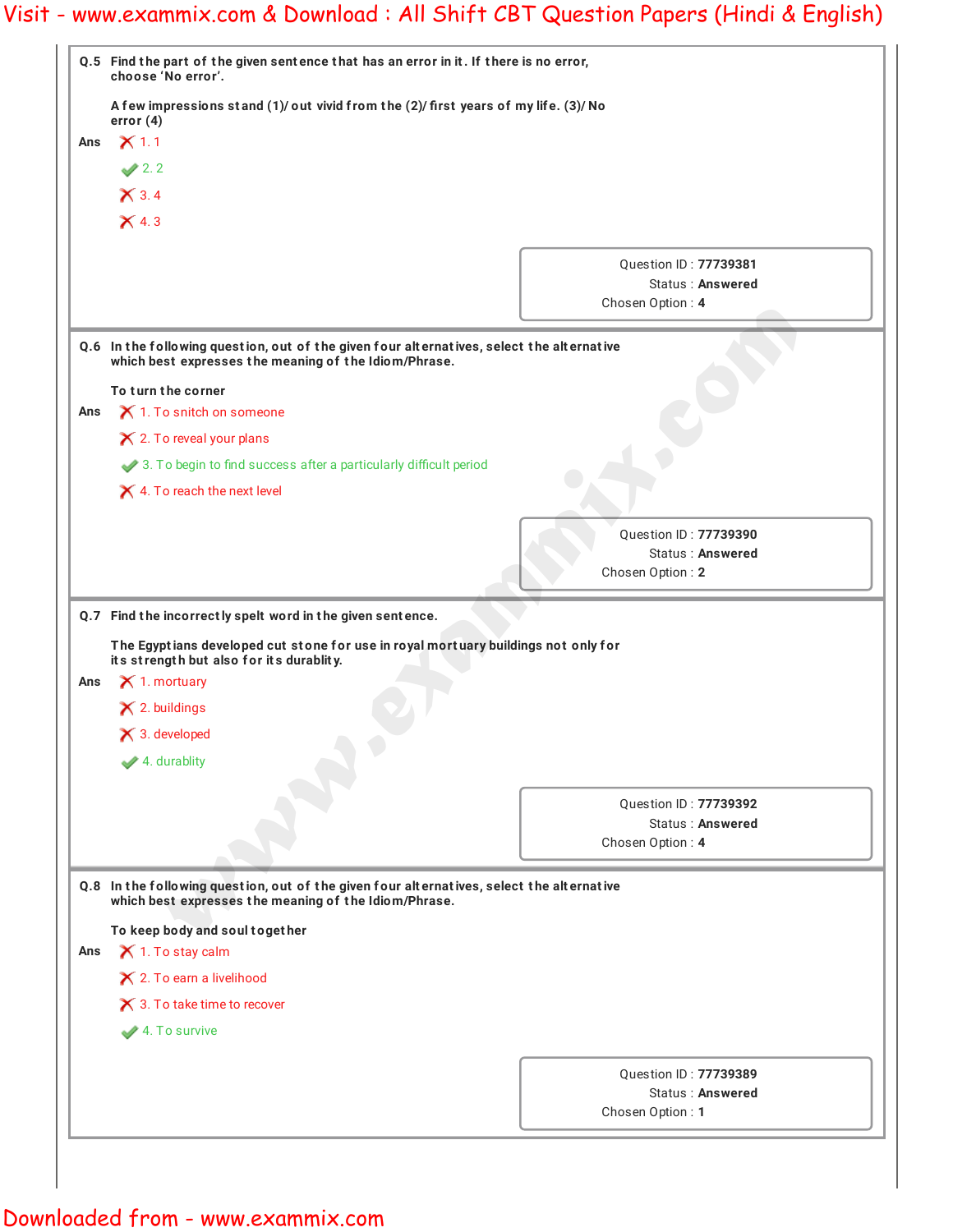|     | Q.9 Choose the correct spelling of the given word:                                                                                                             |                                                  |
|-----|----------------------------------------------------------------------------------------------------------------------------------------------------------------|--------------------------------------------------|
| Ans | $\times$ 1. Tempreature                                                                                                                                        |                                                  |
|     | 2. Temperature                                                                                                                                                 |                                                  |
|     | $\times$ 3. Temprature                                                                                                                                         |                                                  |
|     | $\times$ 4. Tempereature                                                                                                                                       |                                                  |
|     |                                                                                                                                                                |                                                  |
|     |                                                                                                                                                                | Question ID: 77739399<br><b>Status: Answered</b> |
|     |                                                                                                                                                                | Chosen Option: 2                                 |
|     | Q.10 A sentence has been given with a blank to be filled with an appropriate word making<br>the sentence meaningfully correct. Choose the correct alternative. |                                                  |
|     | The hybrid model of working is still emerging, and so it can be made more _______.                                                                             |                                                  |
| Ans | 1. sustainable                                                                                                                                                 |                                                  |
|     | $\times$ 2. inadequate                                                                                                                                         |                                                  |
|     | $\times$ 3. surgical                                                                                                                                           |                                                  |
|     | $\times$ 4. captive                                                                                                                                            |                                                  |
|     |                                                                                                                                                                |                                                  |
|     |                                                                                                                                                                | Question ID: 77739394                            |
|     |                                                                                                                                                                | <b>Status: Answered</b>                          |
|     |                                                                                                                                                                | Chosen Option: 1                                 |
| Ans | $\times$ 1. No improvement<br>2. no longer look after                                                                                                          |                                                  |
|     | $\times$ 3. no long look up                                                                                                                                    |                                                  |
|     | X 4. no longer look over                                                                                                                                       |                                                  |
|     |                                                                                                                                                                | Question ID: 77739386                            |
|     |                                                                                                                                                                | Status: Answered                                 |
|     |                                                                                                                                                                | Chosen Option: 2                                 |
|     | Q.12 Select the most appropriate option to substitute the underlined segment in the<br>given sentence. If no substitution is required, select No improvement.  |                                                  |
|     | He stooped and picked up an bird's nest that had fallen upon the ground.                                                                                       |                                                  |
|     | $\times$ 1. No improvement                                                                                                                                     |                                                  |
|     | X 2. on an bird's nest                                                                                                                                         |                                                  |
|     | 3. up a bird's nest                                                                                                                                            |                                                  |
|     | $\times$ 4. at a birds nest                                                                                                                                    |                                                  |
| Ans |                                                                                                                                                                | Question ID: 77739385                            |
|     |                                                                                                                                                                | Status: Answered<br>Chosen Option: 3             |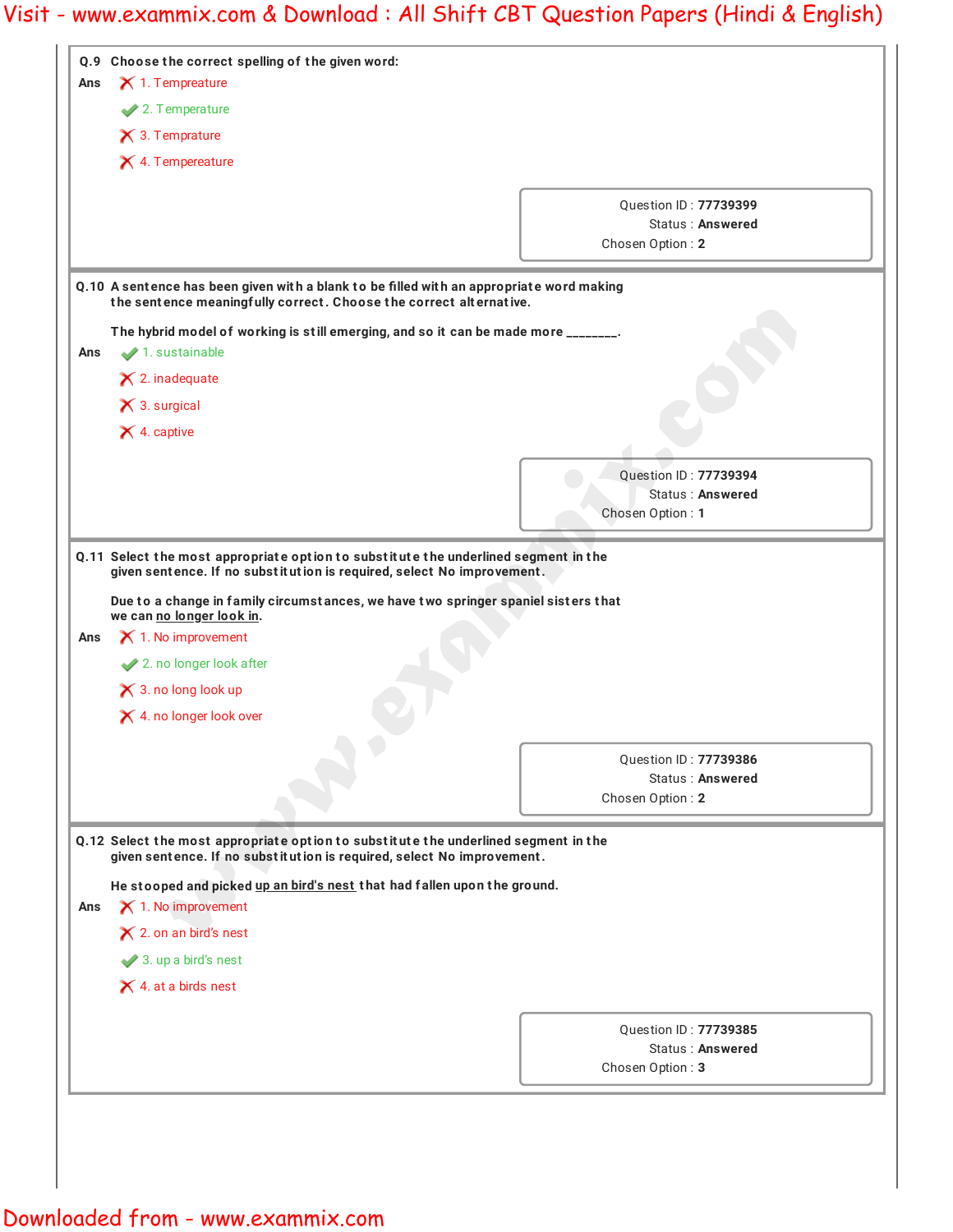|     | Q.13 Choose the word that is opposite in meaning to the given word.                                                                                                                                                              |                                           |
|-----|----------------------------------------------------------------------------------------------------------------------------------------------------------------------------------------------------------------------------------|-------------------------------------------|
|     | <b>Clamorous</b>                                                                                                                                                                                                                 |                                           |
| Ans | X 1. Autocratic                                                                                                                                                                                                                  |                                           |
|     | 2. Muffled                                                                                                                                                                                                                       |                                           |
|     | X 3. Vociferous                                                                                                                                                                                                                  |                                           |
|     | X 4. Clattering                                                                                                                                                                                                                  |                                           |
|     |                                                                                                                                                                                                                                  |                                           |
|     |                                                                                                                                                                                                                                  | Question ID: 77739388                     |
|     |                                                                                                                                                                                                                                  | <b>Status: Not Answered</b>               |
|     |                                                                                                                                                                                                                                  | Chosen Option : --                        |
|     | Q.14 Choose the article for the given blank:                                                                                                                                                                                     |                                           |
|     | They have finished ____ given work.                                                                                                                                                                                              |                                           |
| Ans | $\times$ 1. a                                                                                                                                                                                                                    |                                           |
|     | $\times$ 2. zero article                                                                                                                                                                                                         |                                           |
|     | $\blacktriangleright$ 3. the                                                                                                                                                                                                     |                                           |
|     | $\times$ 4. an                                                                                                                                                                                                                   |                                           |
|     |                                                                                                                                                                                                                                  |                                           |
|     |                                                                                                                                                                                                                                  | Question ID: 77739398                     |
|     |                                                                                                                                                                                                                                  |                                           |
|     |                                                                                                                                                                                                                                  | <b>Status: Answered</b>                   |
|     | Q.15 A sentence has been given with a blank to be filled with an appropriate word making<br>the sentence grammatically correct. Choose the correct alternative.<br>My call was _______ to a female with a mature sounding voice. | Chosen Option: 3                          |
| Ans | $\times$ 1. forwards<br>$\times$ 2. forwarding<br>3. forwarded                                                                                                                                                                   |                                           |
|     | X 4. forward                                                                                                                                                                                                                     |                                           |
|     |                                                                                                                                                                                                                                  | <b>Ouestion ID: 77739384</b>              |
|     |                                                                                                                                                                                                                                  | <b>Status: Answered</b>                   |
|     |                                                                                                                                                                                                                                  | Chosen Option: 3                          |
|     | Q.16 A sentence has been given with a blank to be filled with an appropriate word making                                                                                                                                         |                                           |
|     | the sentence meaningfully correct. Choose the correct alternative.                                                                                                                                                               |                                           |
|     | She stood for a <b>Normannian</b> , trying to remember what the smell was.                                                                                                                                                       |                                           |
|     | $\boldsymbol{\times}$ 1. note                                                                                                                                                                                                    |                                           |
|     | X 2. seriousness                                                                                                                                                                                                                 |                                           |
|     | $\times$ 3. substance                                                                                                                                                                                                            |                                           |
|     | $\blacktriangleright$ 4. moment                                                                                                                                                                                                  |                                           |
| Ans |                                                                                                                                                                                                                                  |                                           |
|     |                                                                                                                                                                                                                                  | Question ID: 77739393<br>Status: Answered |